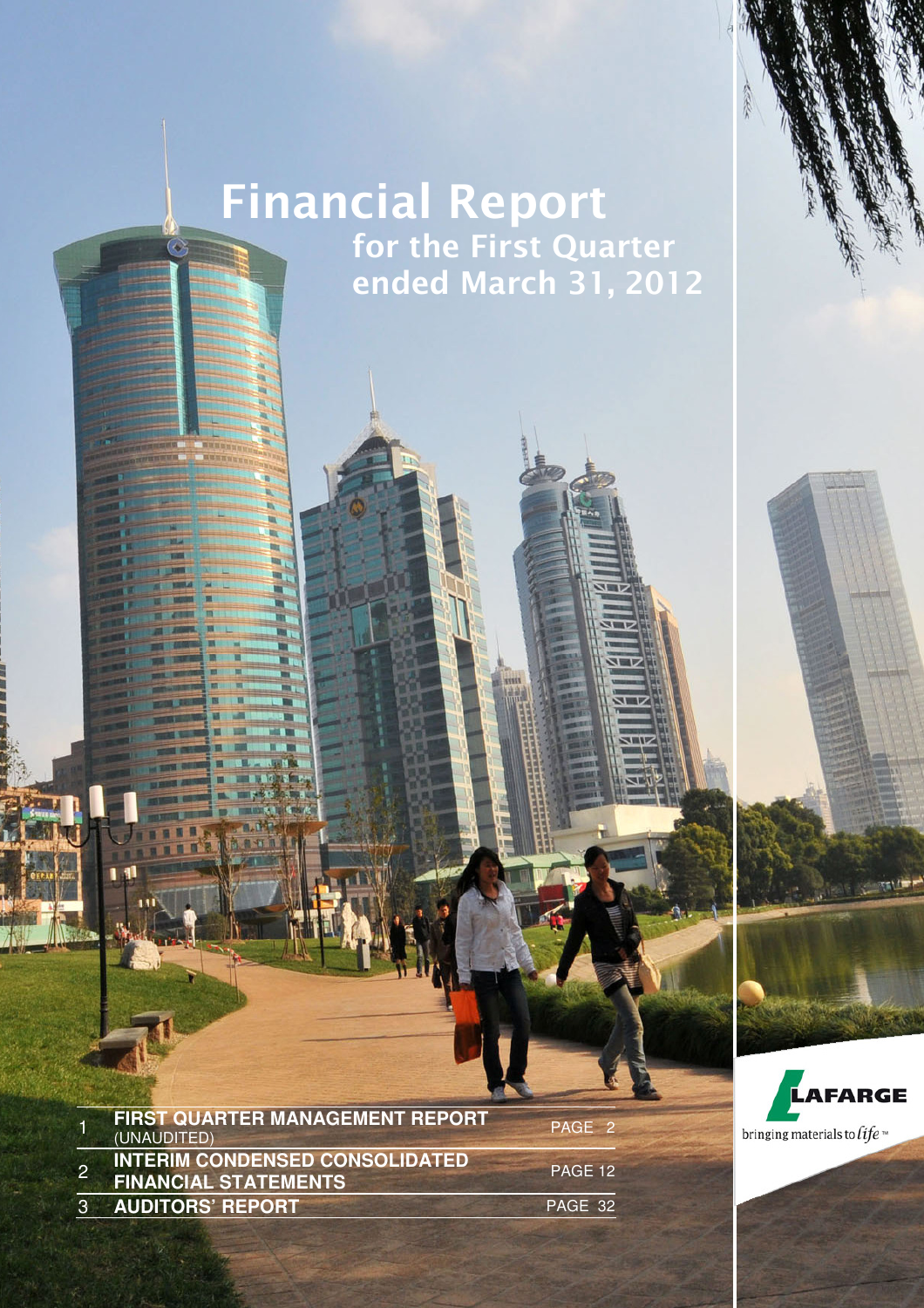

The Board of Directors of Lafarge, chaired by Bruno Lafont, met on May 3, 2012 to approve the accounts for the period ended March 31, 2012. Further to their limited review of the first quarter condensed consolidated financial statements of Lafarge, the auditors have established a report which is included in the Financial Report for the first quarter ended March 31, 2012.

This first quarter management report should be read in conjunction with the interim condensed consolidated financial statements for the first three months of the year and the company's Registration Document for the fiscal year 2011 filed with the Autorité des Marchés Financiers on April 10, 2012 under number D.12-0315. Lafarge operates in a constantly evolving environment, which exposes the Group to risk factors and uncertainties in addition to the risk factors related to its operations. A detailed description of these risk factors and uncertainties is included in chapter 2 "Risk factors" of the company's Registration Document. The materialization of these risks could have a material adverse effect on our operations, our financial condition, our results, our prospects or our share price, particularly during the remaining nine months of the fiscal year. There may be other risks that have not yet been identified or whose occurrence is not considered likely to have such a material adverse effect as of the date hereof.

Hereinafter, and in our other shareholder and investor communications, "current operating income" (COI) refers to the subtotal "operating income before capital gains, impairment, restructuring and other" on the face of the Group's consolidated statements of income. This measure excludes from our operating results those elements that are by nature unpredictable in their amount and/or in their frequency, such as capital gains, asset impairments and restructuring costs. While these amounts have been incurred in recent years and may recur in the future, historical amounts may not be indicative of the nature or amount of these charges, if any, in future periods. The Group believes that the subtotal "current operating income" is useful to users of the Group's financial statements as it provides them with a measure of our operating results which excludes these elements, enhancing the predictive value of our financial statements and provides information regarding the results of the Group's ongoing trading activities that allows investors to better identify trends in the Group's financial performance.

In addition, current operating income is a maior component of the Group's key profitability measure, return on capital employed (which is calculated by dividing the sum of "operating income before capital gains, impairment, restructuring and other" and income from associates by the averaged capital employed). This measure is used by the Group internally to: a) manage and assess the results of its operations and those of its business segments, b) make decisions with respect to investments and allocation of resources, and c) assess the performance of management personnel. However, because this measure has limitations as outlined below, the Group limits the use of this measure to these purposes.

The Group's subtotal within operating income may not be comparable to similarly titled measures used by other entities. Further, this measure should not be considered as an alternative for operating income as the effects of capital gains, impairment, restructuring and other amounts excluded from this measure do ultimately affect our operating results and cash flows. Accordingly, the Group also presents "operating income" within the consolidated statement of income which encompasses all amounts which affect the Group's operating results and cash flows.

EBITDA is defined as the current operating income before depreciation and amortization on tangible and intangible assets and is a non-GAAP financial measure.

The Group has implemented its new organization, with the change to a country-based organization, and has consequently adapted its external reporting. Operational results are now primarily analyzed on a country basis versus previously by product line, and the results are presented by region.

Since July 2011, the Group is committed in a disposal project of the main part of the Gypsum Division and disposed of its Gypsum operations in Western Europe, Central and Eastern Europe, Latin America and Asia in the second half of 2011. In accordance with IFRS, until the activities are effectively divested, the contribution of the Gypsum discontinued activities to the Group's consolidated statements of income and statements of cash flows is presented on specific lines for all the periods presented. In the Group's consolidated statement of financial position, Gypsum discontinued assets and liabilities are shown on separate lines for March 2012 and December 2011, with no restatement for prior periods.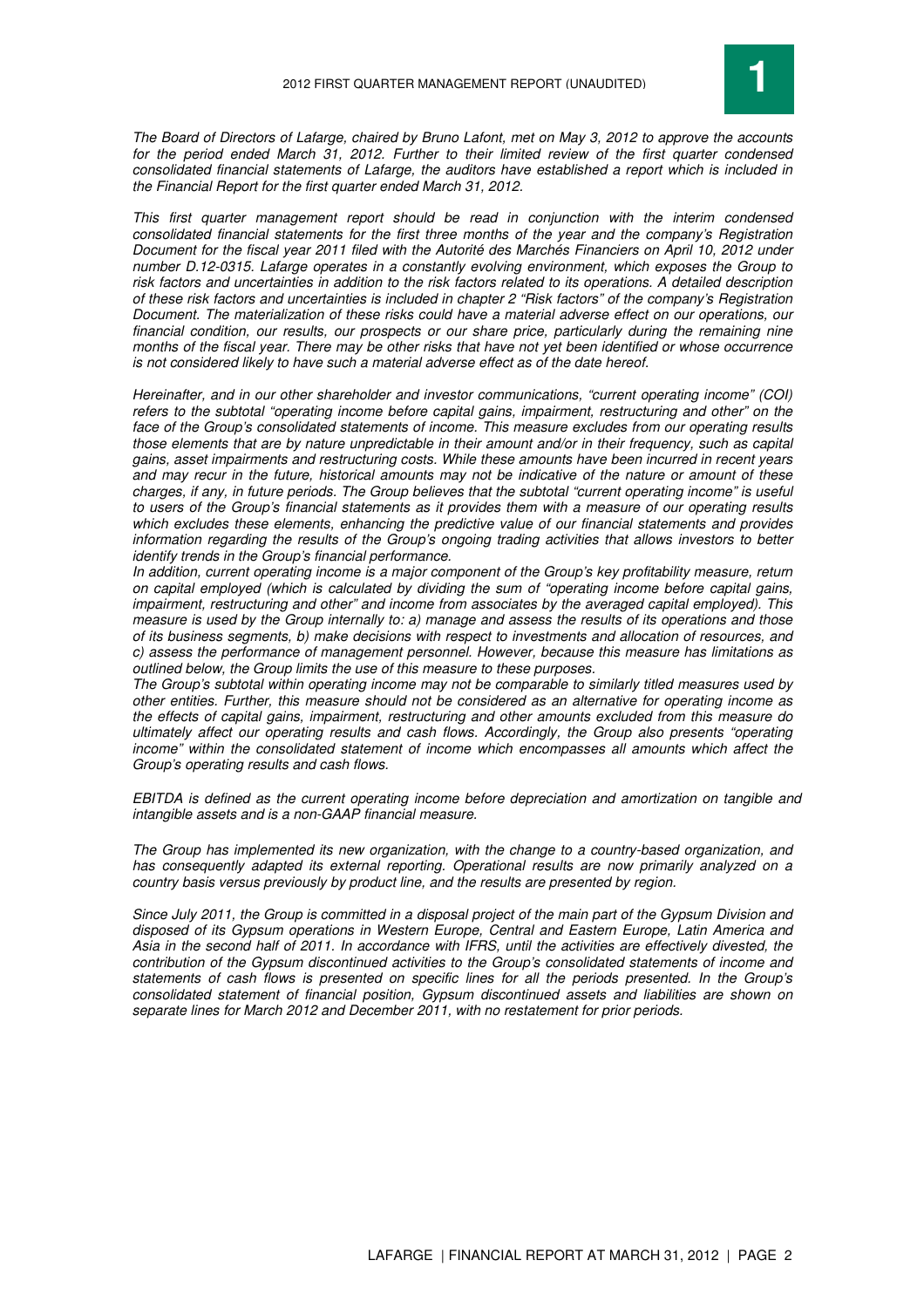

## **1.1 Consolidated key figures**

## **Volumes**

|                          | 1 <sup>st</sup> quarter |           |                 |
|--------------------------|-------------------------|-----------|-----------------|
|                          | 2012                    | 2011      | <b>Variance</b> |
| Cement (MT)              | 31.3                    |           |                 |
| Pure Aggregates (MT)     | <br>っこう                 | <u>ร4</u> |                 |
| Ready-Mix concrete (Mm3) |                         | 7.6       |                 |

## **Sales**

|                                         | 1 <sup>st</sup> quarter |       |                         |
|-----------------------------------------|-------------------------|-------|-------------------------|
| (million euros)<br>By geographical zone | 2012                    | 2011  | $\%$<br><b>Variance</b> |
| North America                           | 490                     | 436   |                         |
| Western Europe                          | 753                     | 844   | -11%                    |
| Central and Eastern Europe              | 181                     | 179   | 1%                      |
| Middle East and Africa                  | 1.044                   | 975   | 7%                      |
| Latin America                           | 241                     | 209   | 5%                      |
| Asia                                    | 644                     | 563   | 4%                      |
| By business line                        |                         |       |                         |
| Cement                                  | 2,308                   | 2,161 |                         |
| Aggregates and Concrete                 | 1,025                   | 1,024 |                         |
| Holdings and others                     | 20                      | 21    | -5%                     |
| <b>Total</b>                            | 3,353                   | 3,206 | 5%                      |

## **EBITDA**

|                                         | 1 <sup>st</sup> quarter |      |                         |
|-----------------------------------------|-------------------------|------|-------------------------|
| (million euros)<br>By geographical zone | 2012                    | 2011 | $\%$<br><b>Variance</b> |
| North America                           | (46)                    | 75)  | 39%                     |
| Western Europe                          | 94                      | 151  | -38%                    |
| Central and Eastern Europe              | 14)                     | (9   | .56%                    |
| Middle East and Africa                  | 315                     | 274  | 15%                     |
| Latin America                           | 59                      | 53   | $1\%$                   |
| Asia                                    | 108                     | 85   | 27%                     |
| <b>By business line</b>                 |                         |      |                         |
| Cement                                  | 513                     | 469  |                         |
| Aggregates and Concrete                 | $\frac{1}{2}$           |      | nm                      |
| Holdings and others                     | 20                      | 9    | nm                      |
| <b>Total</b>                            | 516                     | 479  | 8%                      |

 **nm: not meaningful** 

## **Other key figures**

|                                        |        | 1 <sup>st</sup> quarter | %               |
|----------------------------------------|--------|-------------------------|-----------------|
| (million euros, except per share data) | 2012   | 2011                    | <b>Variance</b> |
| Current Operating Income (COI)         | 267    | 208                     | 28%             |
| Net income - Group share (1)           | (44)   | 29)                     | nm              |
| Earnings per share (in euros) $(2)$    | (0.15) | (0.10)                  | nm              |
| Free cash flow $(3)$                   | (434)  | (275)                   | nm              |
| Net debt                               | 12.364 | 14.240                  | $-1.3%$         |

(1) Net income attributable to the owners of the parent of the Group

(2) Based on an average number of shares outstanding of 286.1 million for the first quarter 2011 and 287.0 million for the first quarter 2012

(3) Defined as the net cash generated or used in operating activities less sustaining capital expenditures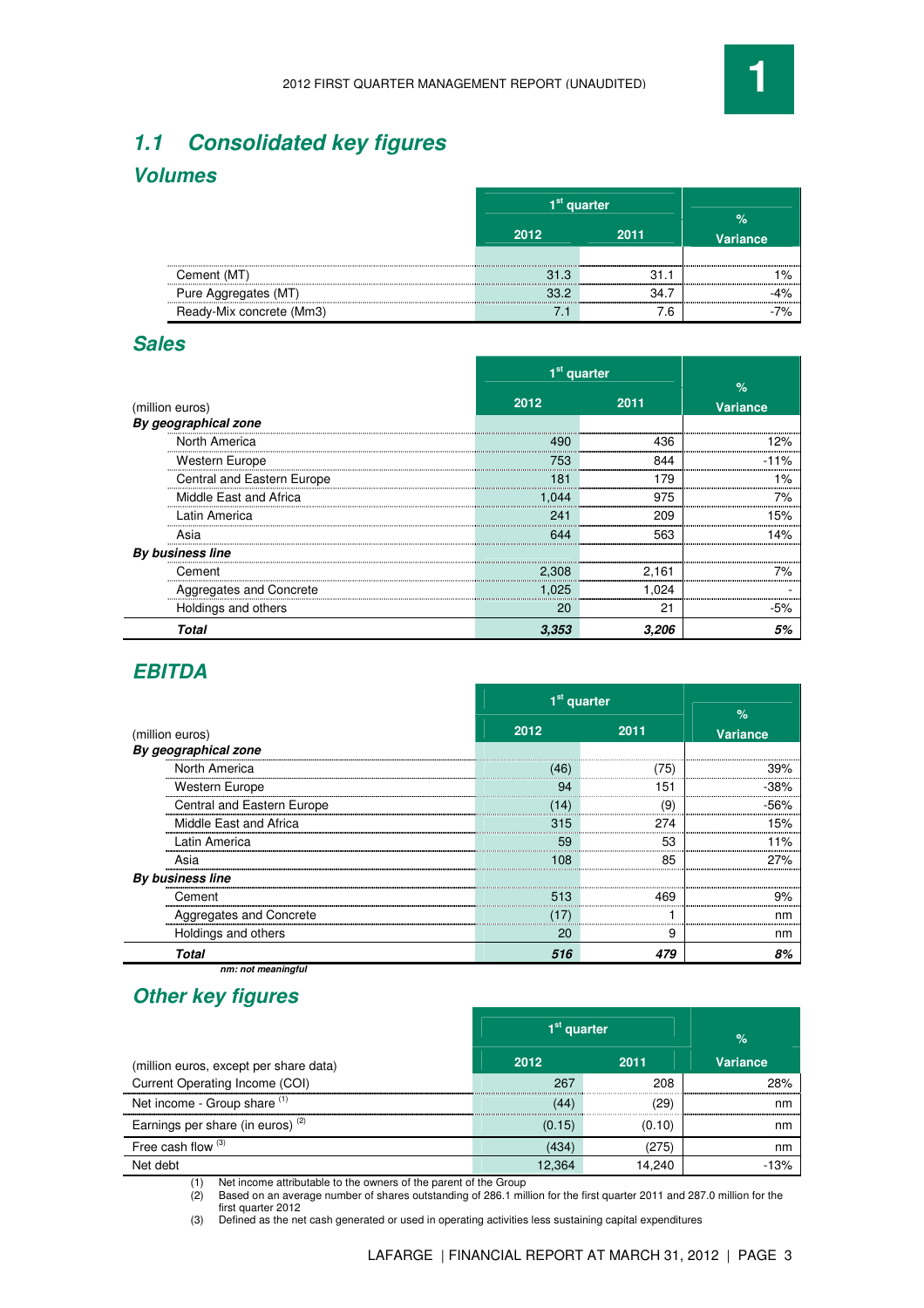

## **1.2. Review of operations and financial results (unaudited)**

All data regarding sales, sales volume, EBITDA and COI include the proportional contributions of our proportionately consolidated subsidiaries.

When we analyze our volumes and sales trends per country, and unless specified, we comment the domestic volumes and sales both originating and completed within the relevant geographic market, and thus exclude export sales and volumes.

Please note that the first quarter historically has represented a lower share of our yearly sales and an even lower share of our profits due to the seasonality of our businesses in the Northern hemisphere. It may fluctuate significantly from one year to the other due to weather conditions.

## **Group highlights for the first quarter of 2012**

- Sales increased for the quarter, driven by improved pricing across all product lines and higher cement volumes in emerging markets.
- EBITDA and current operating income rose in the quarter, driven by higher activity in Middle East and Africa, Asia, Latin America, and North America.
- The Group achieved 70 million euros of cost savings and is on track to reach at least 400 million euros for the year.
- Net income group share and earnings per share improved when excluding the first quarter 2012 restructuring charge of 94 million euros taken as part of implementing the cost reduction program.
- Strong liquidity improved through the extension of a credit facility that brings total undrawn back-up committed facilities to 3.4 billion euros with an average maturity of about 3 years.
- The UK Competition Commission approved the proposed joint venture between Lafarge's UK operations and Tarmac, subject to a number of conditions which both parties are confident can be met.
- The Group implemented its new country-based organization in the first quarter which will accelerate organic growth and innovation as well as reinforce efficiency.

## **Overview of operations: sales, EBITDA and Current Operating Income**

Overall, the first quarter 2012 was marked by a continuous increase in sales in emerging markets, while the situation in mature markets is still contrasted, with mild weather in North America versus an unusually cold month of February in some locations in Europe and a tough comparison base with a strong first quarter 2011.

Cement sales volumes, at 31.3 million tons, were up 1% versus the first quarter 2011. At constant scope, domestic sales volumes grew 3%, with a 5% increase in emerging markets, a 16% growth in North America, and a 12% decrease in Western Europe.

At constant scope, pure aggregates and ready-mix concrete sales volumes sold were down 6% and 3%, respectively.

Compared to the first quarter of 2011, consolidated sales in the first quarter of 2012 were up 4.6% to 3,353 million euros, with higher cement volumes and prices well-oriented across all our business lines.

Net changes in the scope of consolidation had a negative impact on our sales of 0.8%, reflecting the effect of the divestment of our southeast US assets and of A&C Portugal activities, partially offset by several targeted operations achieved in the aggregates and concrete business lines optimizing our asset portfolio. Currency impacts were slightly favorable (0.5%), due mainly to the impact of the appreciation against the euro of the US dollar, the Canadian dollar and the Chinese renminbi, partially offset by the effect of the depreciation of the Indian rupee, the South African rand and the Polish zloty.

In the same period, EBITDA rose 8% (6% at constant scope and exchange rates) due to higher volumes, higher pricing and strong cost-cutting measures, with 70 million euros of cost savings achieved in the quarter.

Current Operating income increased 28% in total and by 17% at constant scope and exchange rates and when restating the impact of the stopping of depreciation of the UK assets as of March  $1<sup>st</sup>$ , 2011 due to their scheduled contribution to the joint-venture with Tarmac UK (10 million euros less depreciation, see note 3 to the interim condensed consolidated financial statements).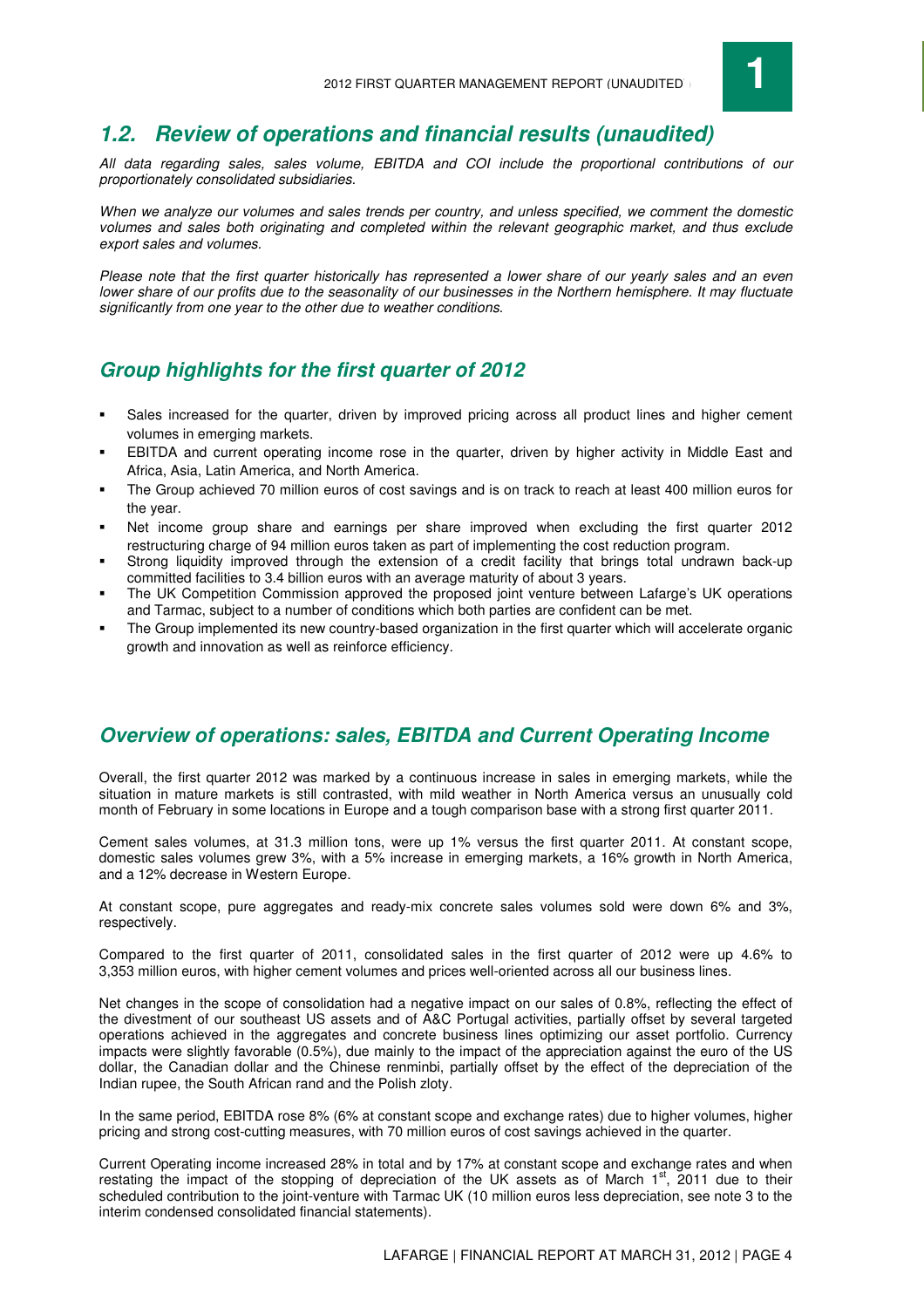

## **Review of operations by region**

## **North America**

|                        | 1 <sup>st</sup> quarter |       | % Variation | % Change at                             |
|------------------------|-------------------------|-------|-------------|-----------------------------------------|
|                        | 2012                    | 2011  |             | constant scope<br>and exchange<br>rates |
| Volumes                |                         |       |             |                                         |
| - Cement (MT)          | 2.0                     | 2.0   | $-1%$       | 16%                                     |
| - Pure Aggregates (MT) | 14.1                    | 12.8  | 10%         | 9%                                      |
| - RMX-Concrete (mm3)   | 1.1                     | 1.2   | $-11%$      | 14%                                     |
| Sales (million euros)  | 490                     | 436   | 12%         | 18%                                     |
| EBITDA (million euros) | (46)                    | (75)  | 39%         | 32%                                     |
| COI (million euros)    | (95)                    | (136) | 30%         | 24%                                     |

Overall, the building materials sector benefited from mild weather, leading to an improvement of volume in all our business lines at constant scope.

- **In the United States**, cement prices moved higher and sales volumes were up 19% helped by mild weather and improving trends in the residential market, while Aggregates and RMX concrete sales volumes were down 1% and 9% respectively, as the first quarter 2011 benefited from significant projects in Louisiana or Georgia.
- **In Canada**, cement sales volumes were up 13%, Aggregates and RMX concrete sales volumes were up 18% and 29% respectively, notably with several major projects in West Canada.

Sales were up 12%. The effect of the divestment of our Southeast US assets in October 2011 reduced sales by 9 percentage points, while the impact of the appreciation of the Canadian dollar and the US dollar against the euro was 3 percentage points favourable for sales. At constant scope and exchange rates, sales were up 18%, reflecting higher volumes and improvement in cement prices in the United States.

EBITDA in the region improved 29 million euros versus last year, under the combined effect of higher sales, strong cost-cutting measures and lower cost inflation. The effect of the divestment of our Southeast US operations also positively contributed to results.

## **Western Europe**

|                        | 1 <sup>st</sup> quarter |       | % Variation | % Change at<br>constant scope |
|------------------------|-------------------------|-------|-------------|-------------------------------|
|                        | 2012                    | 2011  |             | and exchange<br>rates         |
| Volumes                |                         |       |             |                               |
| - Cement (MT)          | 3.8                     | 4.3   | $-11%$      | $-11%$                        |
| - Pure Aggregates (MT) | 12.0                    | 14.9  | $-19%$      | $-17%$                        |
| - RMX-Concrete (mm3)   | 2.4                     | 3.1   | $-21%$      | $-16%$                        |
| Sales (million euros)  | 753                     | 844   | $-11%$      | $-10%$                        |
| EBITDA (million euros) | 94                      | 151   | $-38%$      | $-40%$                        |
| EBITDA Margin (%)      | 12.5%                   | 17.9% |             |                               |
| COI (million euros)    | 48                      | 88    | $-45%$      | $-59%$                        |

Western Europe building activity was particularly low in the first quarter 2012 versus last year, impacted by a cold winter, a challenging economic environment in Spain and Greece, and a difficult base comparison due to particularly favorable weather conditions in the first quarter 2011.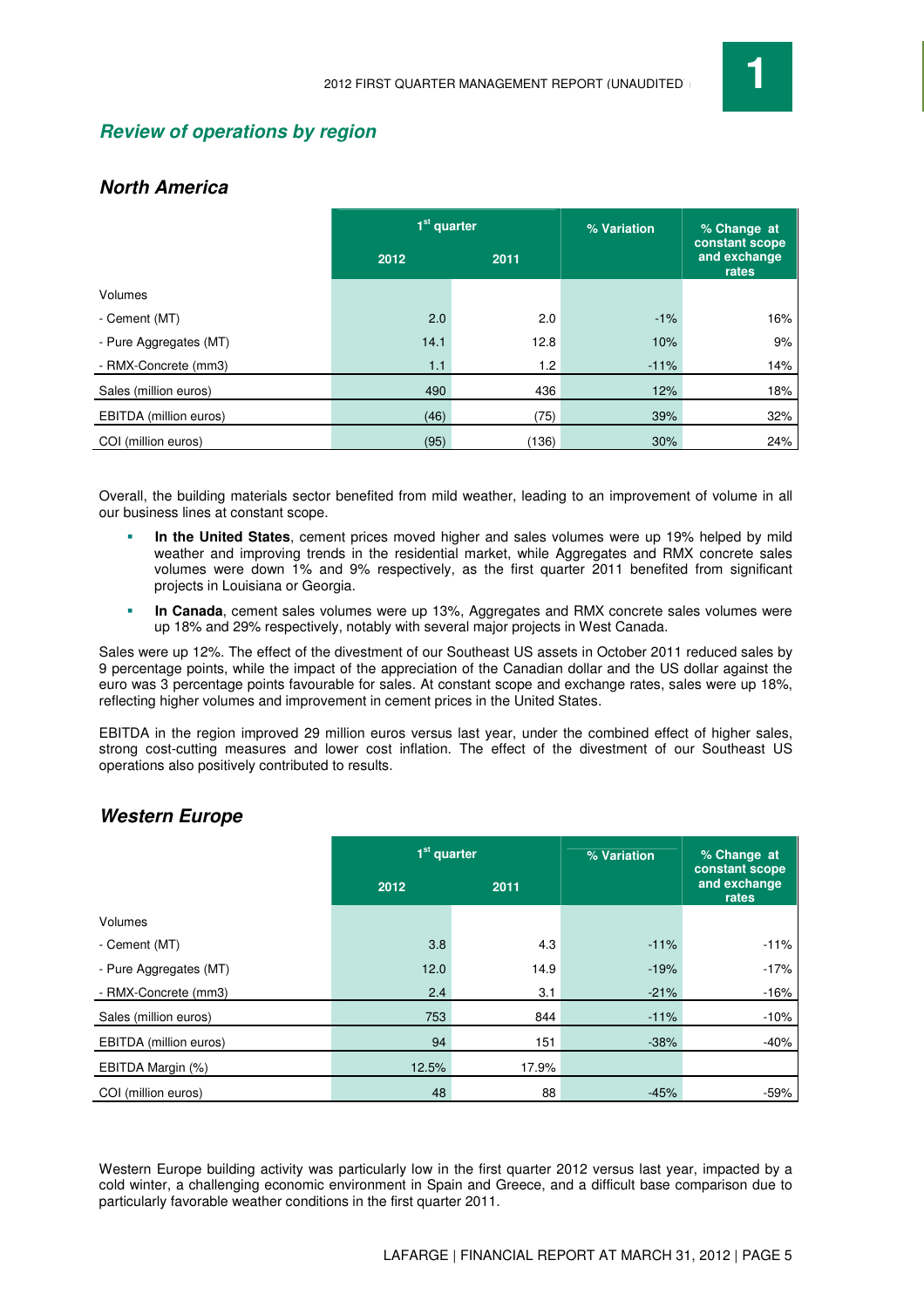

As a result, sales volumes at constant scope experienced decreases across all business lines, while prices were stable overall.

- **In France**, construction activity was strongly impacted by the cold weather in February, and experienced lower volumes for all our business lines. Our cement, pure aggregates and RMX concrete domestic sales volumes were down 7%, 13% and 8%, respectively. Prices were solid overall.
- **In the United Kingdom**, our cement domestic sales volumes were relatively stable, with various project works supporting the building sector. Our pure aggregates and RMX concrete sales volumes were down 14% and 12%, respectively, reflecting the completion of some road projects, notably the A46 and M25 projects. Average prices improved.
- **In Spain and Greece**, our cement domestic sales volumes decreased 28% and 43%, respectively, under a challenging economic environment.

Sales were down 11%. Net changes in the scope of consolidation had a negative impact on sales of 2 percentage points, corresponding to the effect of the divestment of our A&C activities in Portugal, while the appreciation of the British pound against the euros was slightly positive. At constant scope and exchange rates, sales were down 10%.

Despite strong cost cutting measures, EBITDA in the region decreased under the combined effect of lower sales, lower carbon credit proceeds and cost inflation. The sales of carbon credit were 22 million euros versus 45 million euros in the first quarter 2011.

|                        | 1 <sup>st</sup> quarter |      | % Variation | % Change at<br>constant scope |
|------------------------|-------------------------|------|-------------|-------------------------------|
|                        | 2012                    | 2011 |             | and exchange<br>rates         |
| Volumes                |                         |      |             |                               |
| - Cement (MT)          | 1.8                     | 1.9  | $-3%$       | -6%                           |
| - Pure Aggregates (MT) | 3.1                     | 3.0  |             | $-9%$                         |
| - RMX-Concrete (mm3)   | 0.2                     | 0.2  | $-25%$      | $-11%$                        |
| Sales (million euros)  | 181                     | 179  | 1%          | 3%                            |
| EBITDA (million euros) | (14)                    | (9)  | $-56%$      | $-13%$                        |
| COI (million euros)    | (34)                    | (26) | $-31%$      | $-9%$                         |

## **Central and Eastern Europe**

In Central and Eastern Europe, market conditions continued to improve in most markets, but unfavorable weather conditions in some countries impacted the level of activity of the building materials sector.

Scope effects were slightly positive (+1 percentage point on sales), as the Group strengthened its positions within this region last year through various operations, including the rehabilitation of a plant in Poland (Nowa Huta), the successful start-up of clinker production at our new cement plant in Hungary as part of the deal with Strabag, and the strengthening of our aggregates activities in Russia. Foreign exchange had a negative impact on sales of 3 percentage points, mostly due to the depreciation of the Polish zloty against the euro.

At constant scope and exchange rates, sales were up 3% helped by prices well oriented but with sales volumes down for all our business lines. Contrasted trends were experienced within the region:

- **Poland** benefited from higher prices in all our business lines, but was strongly impacted by unfavourable weather and less project work in the quarter. Our cement domestic sales volumes were down 11%, after the strong increase of 56% observed last year for the same period. Our pure aggregates sales volumes were also down, with some destocking effect at our customers' premises.
- **Russia** was bolstered by strong market trends and significant price improvements. Our domestic cement sales volumes increased 15%.
- **Romania** experienced positive volumes across all activities, with cement domestic sales volumes up by 1%.

EBITDA in the region decreased 13% like for like, with higher prices partially offsetting the combined effect of higher costs and lower volumes.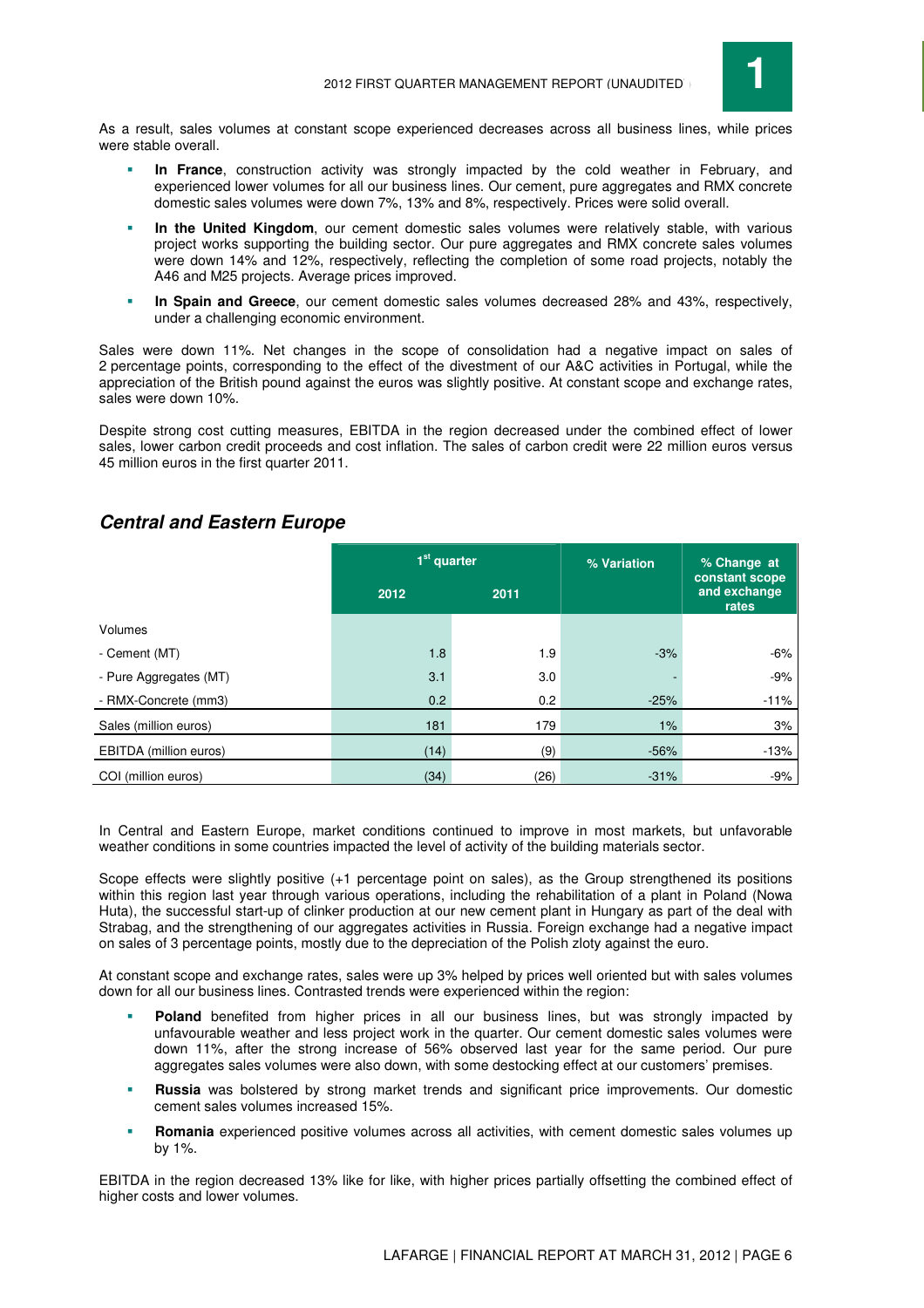

## **Middle East and Africa**

|                        | $1st$ quarter |       | % Variation | % Change at<br>constant scope |
|------------------------|---------------|-------|-------------|-------------------------------|
|                        | 2012          | 2011  |             | and exchange<br>rates         |
| Volumes                |               |       |             |                               |
| - Cement (MT)          | 11.2          | 11.4  | $-1%$       | $2\%^{(1)}$                   |
| - Pure Aggregates (MT) | 2.0           | 2.1   | $-7%$       | $-9%$                         |
| - RMX-Concrete (mm3)   | 1.7           | 1.3   | 30%         | 12%                           |
| Sales (million euros)  | 1,044         | 975   | 7%          | 6%                            |
| EBITDA (million euros) | 315           | 274   | 15%         | 15%                           |
| EBITDA Margin (%)      | 30.2%         | 28.1% |             |                               |
| COI (million euros)    | 234           | 197   | 19%         | 19%                           |

(1) domestic only

Market trends remained strong in most markets where we operate in Middle East and Africa, supported by increasing demand for housing and infrastructure needs.

The larger part of our operations in Middle East and Africa pertains to the cement business line, which experienced solid sales growth in most markets. Cement domestic sales volumes increased 2% like for like, but lower exports lowered overall volumes. Pure Aggregates sales volumes were down 9%, while RMX concrete sales volumes benefited from an increasing presence in Iraq and from solid market trends in most countries.

- **In Algeria**, underlying market trends and production efficiency remain strong, but our first quarter cement sales only rose 1%, due to unusually cold weather in February which slowed building activity.
- **In Egypt**, cement domestic sales volumes were up 2%, with prices progressively recovering from low levels seen in the second half of 2011, but still lower than first quarter 2011 average levels.
- **Iraq** domestic sales are supported by strong needs for housing, and we have strengthened our presence with the Kerbala plant located in the South together with the development of our ready-mix activities. Cement domestic sales volumes were up 4%, with average prices below the first quarter 2011 levels.
- **In Kenya**, our cement domestic sales volumes increased a strong 25%, bolstered by a buoyant market.
- **In Morocco**, strong market growth led to an 18% increase in our domestic cement sales volumes.
- **In Nigeria**, the ramp-up of our 2.2 MT new line started in the third quarter 2011 allowed us to further capture market growth, which, combined with higher average selling prices, resulted in a 51% increase in our cement domestic sales.
- **In South Africa**, favourable market conditions generated double-digit volume growth for our cement and aggregates sales volumes. Our RMX concrete business line experienced a slight decrease in volumes.

At constant scope and exchange rates, sales were up 6%, and EBITDA rose 15%, driven by higher volumes and prices, and cost-cutting.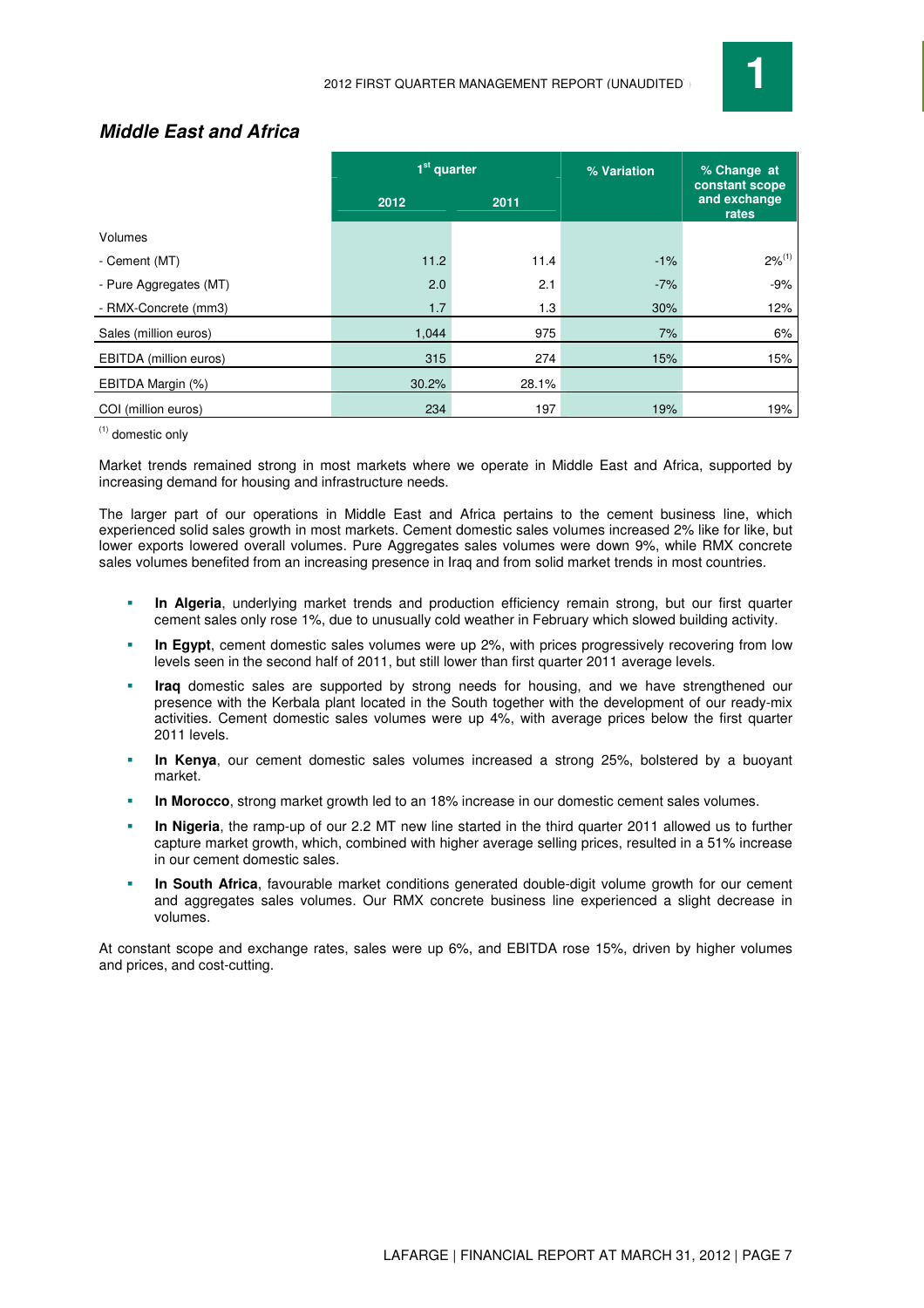

## **Latin America**

|                        | $1st$ quarter |       | % Variation | % Change at<br>constant scope |
|------------------------|---------------|-------|-------------|-------------------------------|
|                        | 2012          | 2011  |             | and exchange<br>rates         |
| Volumes                |               |       |             |                               |
| - Cement (MT)          | 2.3           | 2.0   | 11%         | 11%                           |
| - Pure Aggregates (MT) | 0.6           | 0.5   | 33%         | 33%                           |
| - RMX-Concrete (mm3)   | 0.2           | 0.2   | 32%         | 32%                           |
| Sales (million euros)  | 241           | 209   | 15%         | 16%                           |
| EBITDA (million euros) | 59            | 53    | 11%         | 11%                           |
| EBITDA Margin (%)      | 24.5%         | 25.4% |             |                               |
| COI (million euros)    | 48            | 42    | 14%         | 15%                           |

The construction markets remained strong within the region, and as a result, all our business lines reported double-digit volume growth with price improvements.

 **In Brazil**, our cement domestic sales volumes were up 13%, with improved production levels and good market conditions, while our aggregates and concrete activities benefited from various infrastructure projects in the region of Rio.

 **In Honduras**, our cement domestic sales were up 7%, while in **Ecuador**, our domestic cement sales rose 22%.

As a result, at constant scope and exchange rates, sales were up 16%, while EBITDA rose 11%, driven by higher sales which helped compensate strong cost inflation.

|                        | 1 <sup>st</sup> quarter |       | % Variation | % Change at                             |
|------------------------|-------------------------|-------|-------------|-----------------------------------------|
|                        | 2012                    | 2011  |             | constant scope<br>and exchange<br>rates |
| Volumes                |                         |       |             |                                         |
| - Cement (MT)          | 10.2                    | 9.5   | 7%          | 7%                                      |
| - Pure Aggregates (MT) | 1.4                     | 1.4   |             | $-5%$                                   |
| - RMX-Concrete (mm3)   | 1.5                     | 1.6   | $-6%$       | $-6%$                                   |
| Sales (million euros)  | 644                     | 563   | 14%         | 12%                                     |
| EBITDA (million euros) | 108                     | 85    | 27%         | 25%                                     |
| EBITDA Margin (%)      | 16.8%                   | 15.1% |             |                                         |
| COI (million euros)    | 66                      | 43    | 53%         | 53%                                     |

## **Asia**

In Asia, market trends were positive in most markets where we operate, and our sales grew 12% like for like, when restating the positive effect of foreign exchange fluctuations of 2% on sales.

- **In India**, cement domestic sales were up 22% with good market trends and well-oriented prices, while ready-mix sales were slightly down by 1%.
- **In Indonesia**, our cement domestic sales rose 7% with prices well oriented, but market growth was subdued in the region of Aceh due to the pre-electoral period.
- **In Malaysia**, the construction market was dynamic, especially for the infrastructure segment, resulting in positive volume trends for all our business lines. Our domestic cement sales were up 5%.
- **In Philippines**, the recovery of governmental spending experienced from the second half of 2011 continued in 2012 and our cement domestic sales grew 11% in the quarter.
- **In China**, sales volumes benefited from 3MT capacities added in 2011, but overall market growth was subdued with the governmental monetary tightening that started in the second half of 2011. Our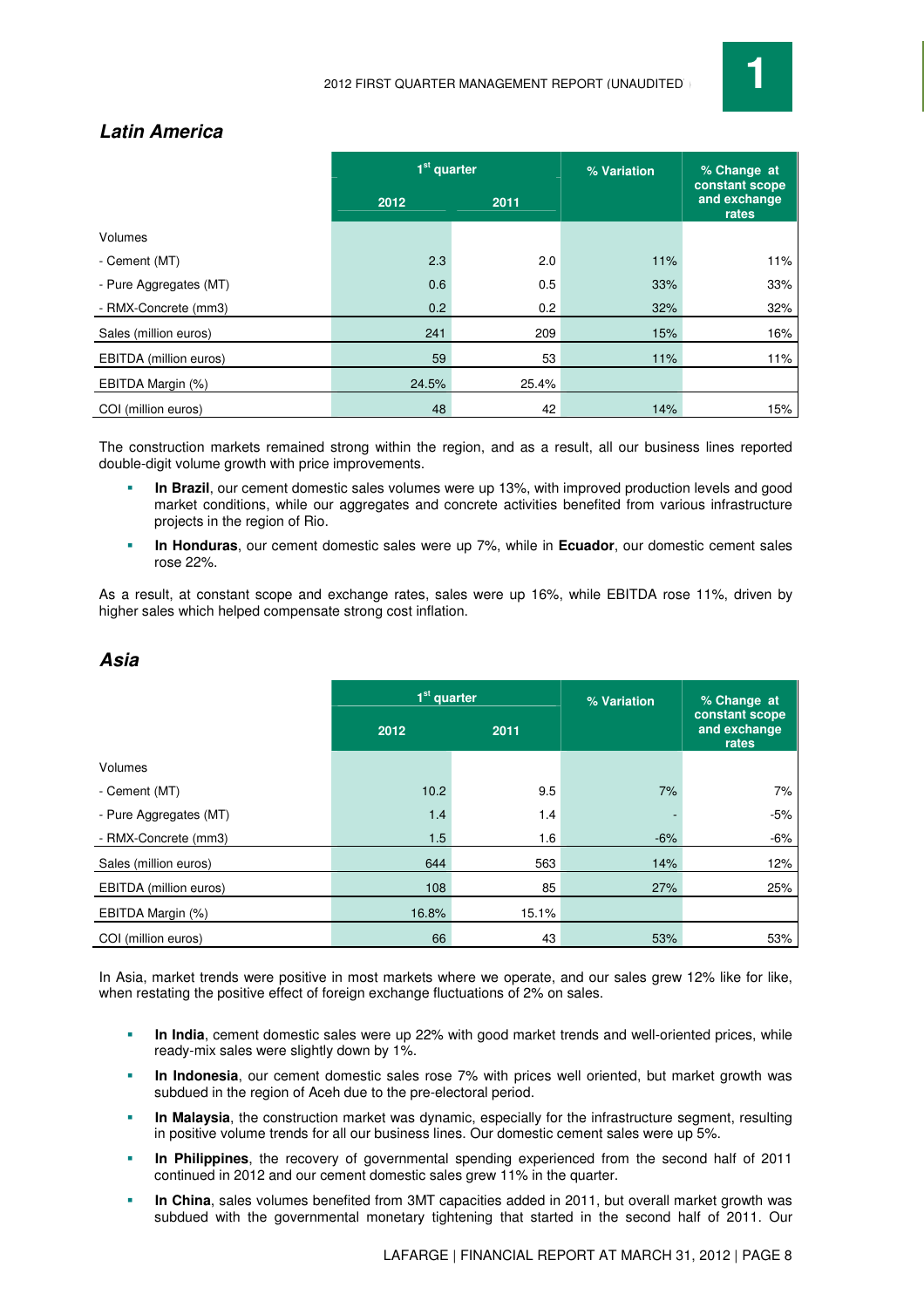

domestic cement sales volumes increased 2%, while average prices were down, with increased competition on some locations.

 **In South Korea**, market conditions improved, and our domestic cement sales were up 48%, mostly due to price gains recovering from low historical levels.

EBITDA in the region improved 25% like for like, due to a significant increase in prices and cement volumes and despite significant cost inflation, notably energy costs.

## **Other income statement items**

The table below shows our operating income and net income for the period ended March 31, 2012 and 2011:

|                                                                                                                                       | 1 <sup>st</sup> quarter 2012<br>$(M \in )$ | 1 <sup>st</sup> quarter 2011<br>$(M \in \mathcal{E})$ | % Variation<br>(% ) |
|---------------------------------------------------------------------------------------------------------------------------------------|--------------------------------------------|-------------------------------------------------------|---------------------|
| <b>EBITDA</b>                                                                                                                         | 516                                        | 479                                                   | 8%                  |
| Depreciation                                                                                                                          | (249)                                      | (271)                                                 | $-8%$               |
| <b>Current Operating Income</b>                                                                                                       | 267                                        | 208                                                   | 28%                 |
| Gains on disposals, net                                                                                                               | 37                                         | 5                                                     | nm                  |
| Other operating income (expenses)                                                                                                     | (110)                                      | (32)                                                  | nm                  |
| <b>Operating Income</b>                                                                                                               | 194                                        | 181                                                   | 7%                  |
| Net financial (costs) income<br>Of which<br><b>Financial expenses</b><br>Financial income<br>Share of net income (loss) of associates | (238)<br>(302)<br>64<br>4                  | (184)<br>(263)<br>79<br>(4)                           | 15%<br>$-19%$<br>nm |
| Income before Income Tax                                                                                                              | (40)                                       | (7)                                                   | nm                  |
| Income tax                                                                                                                            | 25                                         | 3                                                     | nm                  |
| Net Income from continuing operations                                                                                                 | (15)                                       | (4)                                                   | nm                  |
| Net income from discontinued operations                                                                                               | 3                                          | 10                                                    | nm                  |
| <b>Net income</b>                                                                                                                     | (12)                                       | 6                                                     | nm                  |
| of which part attributable to:<br>- Owners of the parent of the Company<br>- Non-controlling interests                                | (44)<br>32                                 | (29)<br>35                                            | nm<br>$-9%$         |

**Depreciation** was reduced to 249 million euros versus 271 million euros in 2011, under the combined effect of the stopping of the depreciation of our UK assets and the outsourcing of certain mobile equipment to increase operating flexibility and allow focus on our core business activities.

**Gains on disposals, net,** were 37 million euros in the first quarter of 2012, versus 5 million euros in the first quarter 2011, and mainly comprise the gain on the divestment of most of our minority position in Lafarge Aso Cement in Japan to our partner Aso Corporation.

**Other operating expenses** primarily reflect the impact of impairments, restructuring, and legal actions. They were 110 million euros in the first quarter 2012 versus 32 million euros in 2011. In 2012, the Group recorded 94 million euros in restructuring charges as part of executing of its cost-cutting program. In 2011, other operating expenses mainly comprised restructuring expenses and accelerated depreciation of some assets in Western Europe.

**Operating income** rose 7% to 194 million euros versus 181 million euros in the first quarter 2011.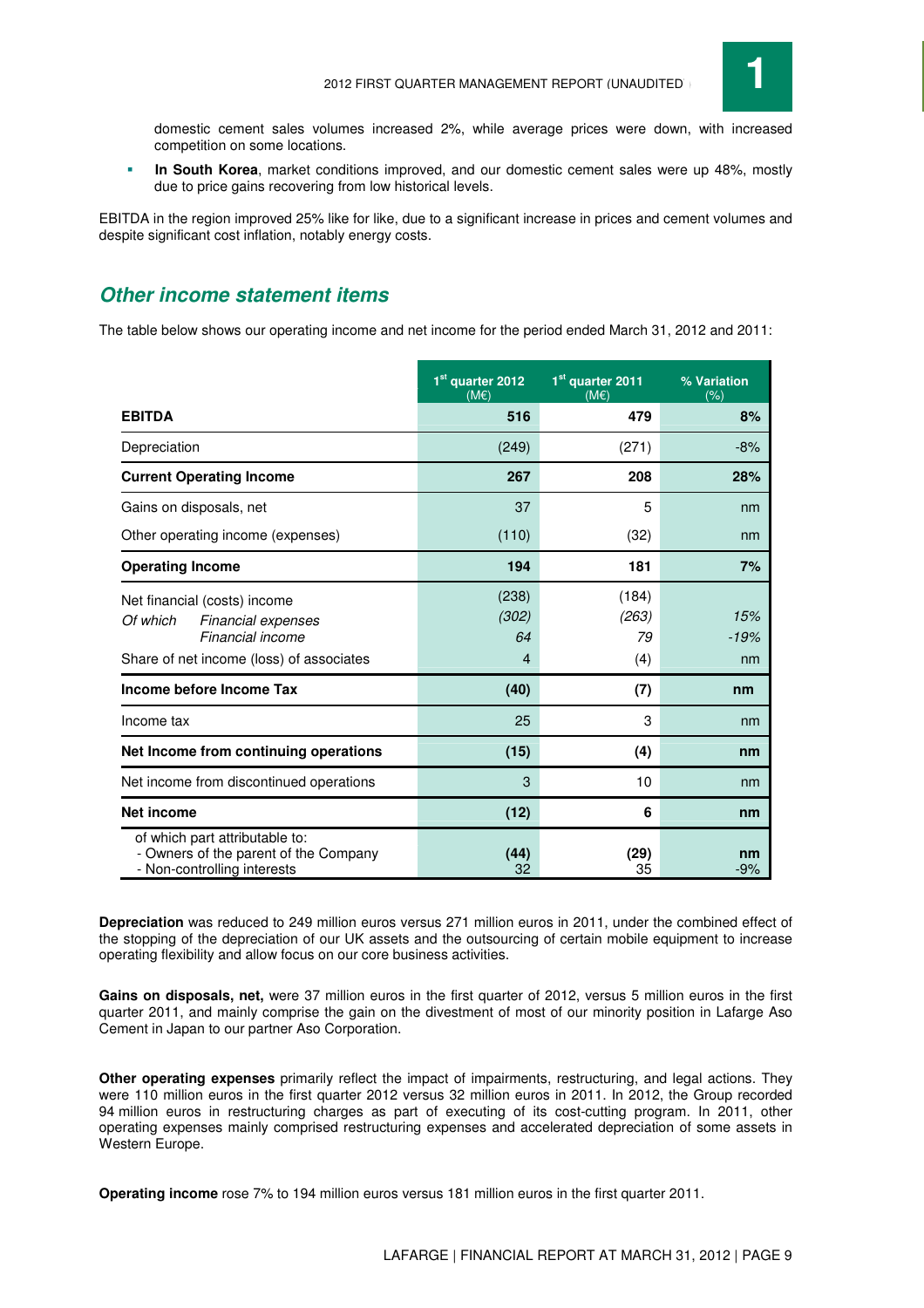

**Net Finance costs,** comprised of financial expenses on net debt, foreign exchange, and other financial income and expenses, were 238 million euros versus 184 million euros in 2011.

The financial expenses on net debt slightly increased to 214 million euros from 204 million euros, the impact of higher interest rates offsetting the effect of a lower average debt of 2 billion euros. The decision of Standard & Poor's and Moody's to downgrade our credit rating on March 17th, 2011 and August 8th, 2011, respectively, triggered step-up clauses on certain of our bonds, increasing the rate of interest to be paid. The impact of the application of these step-up clauses was 16 million euros of additional financial costs for the first quarter 2012. The average interest rate on our gross debt was 6.3% in the first quarter 2012, compared to 5.6% in 2011.

Foreign exchange resulted in a gain of 3 million euros in the first quarter 2012 compared with a gain of 34 million euros in 2011, mostly relating to loans and debts denominated in currencies for which no hedging market is available.

Other financial costs slightly rose from 14 million euros to 27 million euros, and mainly comprise bank commissions and the amortization of debt issuance costs.

**The contribution from our associates** represented in the first quarter 2012 a net gain of 4 million euros, versus a net loss of 4 million euros in the first quarter 2011.

With a loss before tax of 40 million euros, **income tax** was a gain of 25 million euros in the first quarter 2012, helped by the tax impact of the divestments of the period.

**Net income from continuing operations** was a loss of 15 million euros in the first quarter 2012 versus a loss of 4 million euros in 2011, under the combined effect of improved current operating income and higher restructuring charges.

**Net income from discontinued operations** was a gain of 3 million euros in the first quarter 2012 reflecting the results of our Gypsum operations in North America. In the first quarter 2011, net income from discontinued operations included the results of all our Gypsum operations (except for Middle East and Africa operations) and was 10 million euros.

Net income Group Share<sup>1</sup> was a loss of 44 million euros in the first quarter 2012 versus a loss of 29 million euros in 2011.

**Non controlling interests** were 32 million euros in 2012, compared to 35 million euros in 2011, with higher results in Nigeria offset by lower earnings in Jordan.

**Basic earnings per share** was -0.15 euro in the first quarter 2012, compared to -0.10 euro in 2011, reflecting the decrease in net income attributable to the owners of the parent company, while the average number of shares was relatively stable.

 $\overline{a}$ 

 $<sup>1</sup>$  Net income/loss attributable to the owners of the parent company</sup>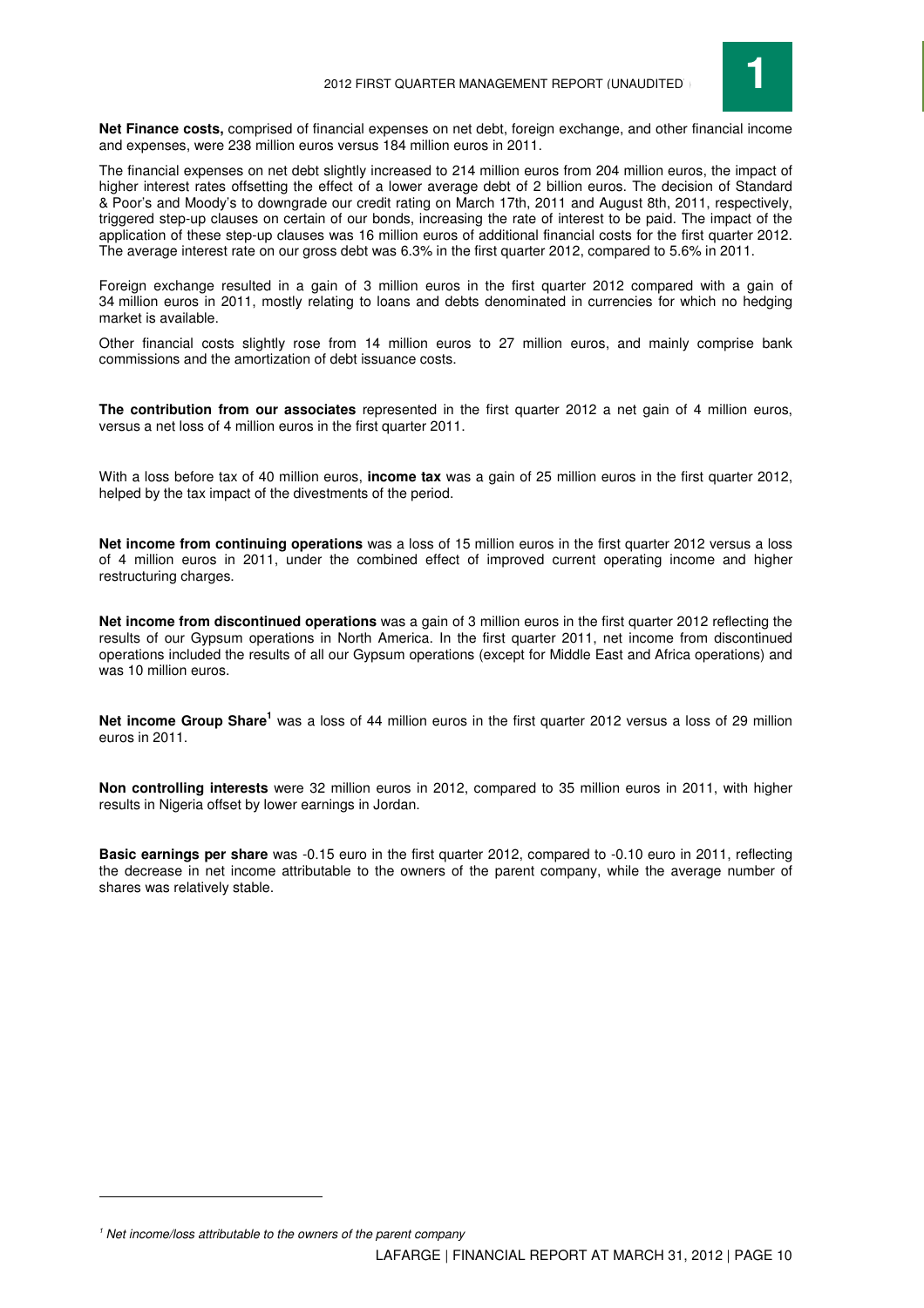

## **Cash flow statement**

**Net operating cash used by continuing operations was €383 millions in the first quarter 2012** (€225 million at the end of March 2011).

Net operating cash used by continuing operations increased 158 million euros, primarily reflecting the evolution of the change in non strict working capital<sup>1</sup>, while our actions to optimize the strict working capital<sup>1</sup> limited the normal increase of strict working capital during the quarter due to the seasonality of our activity. The strict working capital, when expressed as a number of days sales, decreased 1 day versus the first quarter 2011.

**Net cash used in investing activities from continuing operations was €105 million** (vs. €260 million in the first quarter of 2011).

Sustaining capital expenditures in the quarter were stable at 51 million euros, compared to the first quarter of 2011 (50 million euros).

Capital expenditures for the building of new capacity were strongly reduced to 124 million euros, versus 189 million euros in the first quarter of 2011, as part of our strict capex management.

Including the acquisitions of ownership interests with no gain of control<sup>2</sup>, and the debt acquired, acquisitions had a net impact of 13 million euros on our net debt, versus 54 million euros in the first quarter 2011.

Disposals of 71 million euros (11 million euros in the first quarter of 2011) were mainly related to the divestment of most of our minority position in Lafarge Aso Cement in Japan to our partner Aso Corporation.

## **Consolidated statement of financial position**

**At March 31, 2012 total equity stood at €17,928 million** (€18,201 million at the end of December 2011) **and net debt at €12,364 million** (€11,974 million at the end of December 2011).

The decrease in equity mostly reflects the non cash impact of translating our foreign subsidiaries assets into euros, given the depreciation of various currencies in countries where we operate against the euro between December 31, 2011 and March 31, 2012 (negative impact of 0.2 billion euros on our equity).

The increase of 0.4 billion euros of the net consolidated debt mainly results from the impact of the usual seasonality on our cash flows and of the capital spending (0.2 billion euros) mitigated by the positive translation impact (0.1 billion euros) coming primarily from the depreciation of the US dollar against the euro during the period.

## **Outlook for 2012**

 $\overline{a}$ 

Overall the Group continues to see cement demand moving higher and maintains its estimated market growth of between 1 to 4 percent in 2012 versus 2011. Emerging markets continue to be the main driver of demand and Lafarge benefits from its well balanced geographic spread of high quality assets.

We expect higher pricing for the year and that cost inflation will increase at a lower rate than in 2011.

More comprehensive information about Lafarge may be obtained on its Internet website (www.lafarge.com).

This document does not constitute an offer to sell, or a solicitation of an offer to buy Lafarge shares.

This document may contain forward-looking statements. Such forward-looking statements do not constitute forecasts regarding the Company's results or any other performance indicator, but rather trends or targets, as the case may be. These statements are by their nature subject to risks and uncertainties, many of which are outside our control, including, but not limited to the risks described in the Company's annual report available on its Internet website (www.lafarge.com). These statements do not reflect future performance of the Company, which may materially differ. The Company does not undertake to provide updates of these statements.

<sup>&</sup>lt;sup>1</sup> Strict working capital: trade receivables plus inventories less trade payables. Non strict working capital relates to the other

receivables and payables (e.g. VAT, short-term employees benefits)<br><sup>2</sup> In the first quarter 2011, acquisitions of ownership interests with no gain of control were 39 million euros excluding a 51 million euros third-party put, already recorded as debt, that was exercised in the period.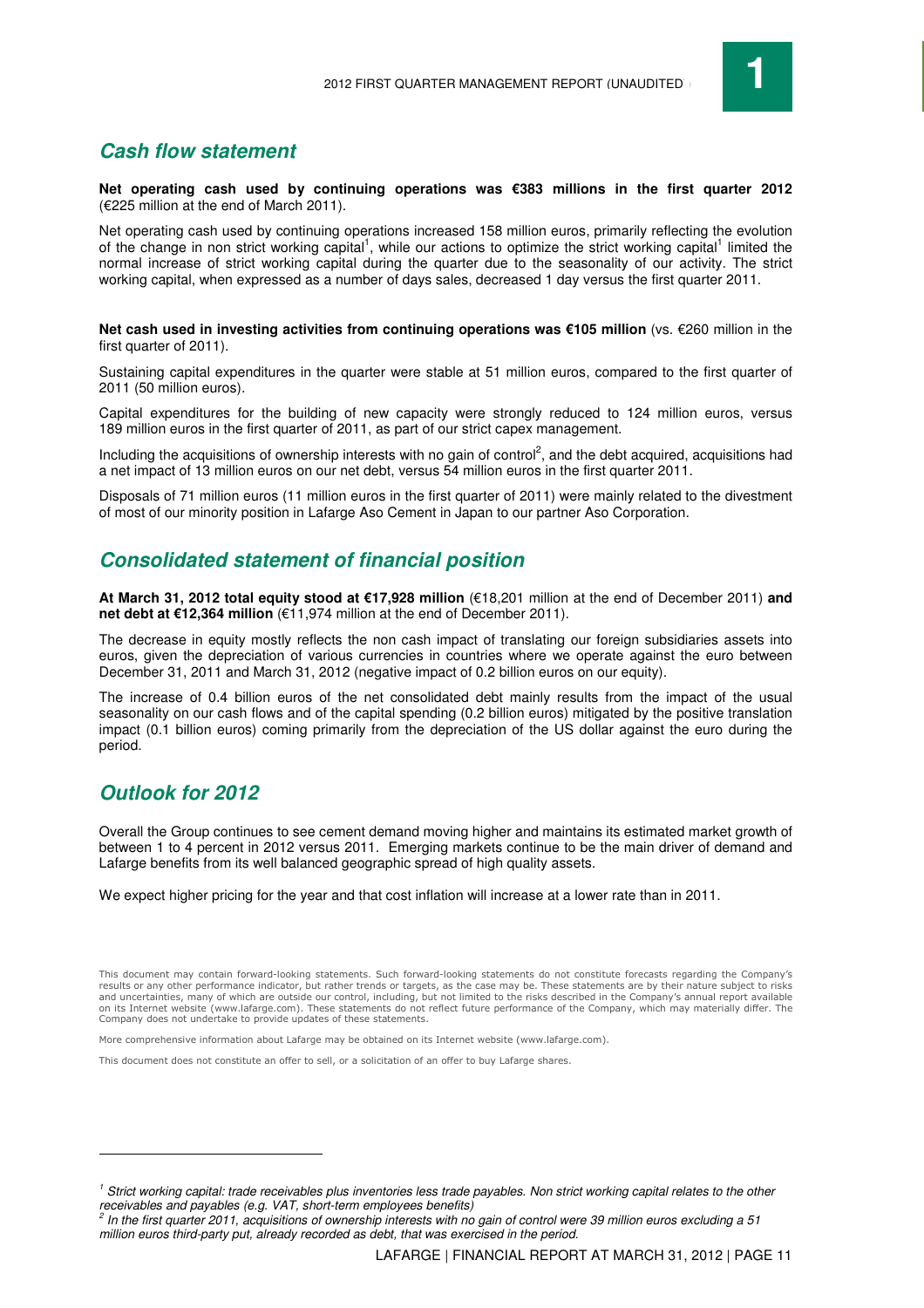## **2. Interim condensed consolidated financial statements Consolidated statement of income**

|                                                                      |                | 3 months | December 31, |
|----------------------------------------------------------------------|----------------|----------|--------------|
| (million euros, except per share data)                               | 2012           | $2011*$  | 2011         |
|                                                                      |                |          |              |
| Revenue                                                              | 3,353          | 3,206    | 15,284       |
| Cost of sales                                                        | (2,731)        | (2,621)  | (11, 627)    |
| Selling and administrative expenses                                  | (355)          | (377)    | (1, 478)     |
| Operating income before capital gains, impairment, restructuring and |                |          |              |
| other                                                                | 267            | 208      | 2,179        |
| Net gains (losses) on disposals                                      | 37             | 5        | 45           |
| Other operating income (expenses)                                    | (110)          | (32)     | (541)        |
| <b>Operating income</b>                                              | 194            | 181      | 1,683        |
| Financial expenses                                                   | (302)          | (263)    | (1, 142)     |
| Financial income                                                     | 64             | 79       | 143          |
| Share of net income (loss) of associates                             | $\overline{4}$ | (4)      | (8)          |
| Income before income tax                                             | (40)           | (7)      | 676          |
| Income tax                                                           | 25             | 3        | (432)        |
| Net income from continuing operations                                | (15)           | (4)      | 244          |
| Net income from discontinued operations                              | 3              | 10       | 492          |
| Net income                                                           | (12)           | 6        | 736          |
|                                                                      |                |          |              |
| Of which attributable to:                                            |                |          |              |
| - Owners of the parent company                                       | (44)           | (29)     | 593          |
| - Non-controlling interests                                          | 32             | 35       | 143          |
| Earnings per share (euros)                                           |                |          |              |
| Attributable to the owners of the parent company                     |                |          |              |
| Basic earnings per share                                             | (0.15)         | (0.10)   | 2.07         |
| Diluted earnings per share                                           | (0.15)         | (0.10)   | 2.06         |
| From continuing operations                                           |                |          |              |
| Basic earnings per share                                             | (0.16)         | (0.13)   | 0.36         |
| Diluted earnings per share                                           | (0.16)         | (0.13)   | 0.35         |
|                                                                      |                |          |              |
| Basic average number of shares outstanding (in thousands)            | 287,028        | 286.101  | 286.514      |

\*Figures have been adjusted as mentioned in Note 3.1.1 "Disposal of Gypsum Division operations" to the Group consolidated financial statements of the 2011 Registration Document following the disposal operations of Gypsum activities and are therefore not comparable with those presented in the interim financial report as of March 31, 2011.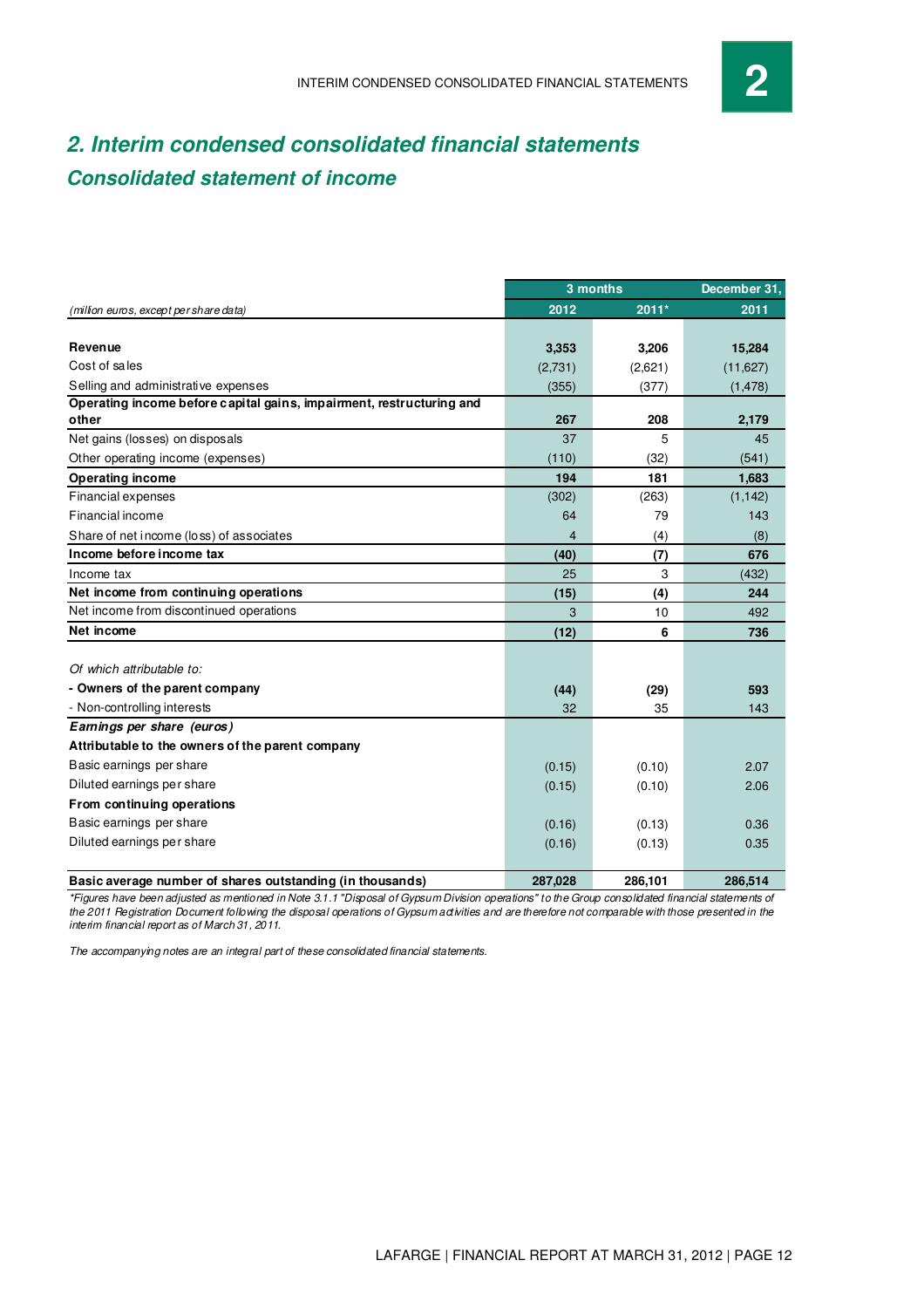## **Consolidated statement of comprehensive income**

|                                                                     |       | 3 months | December 31, |
|---------------------------------------------------------------------|-------|----------|--------------|
|                                                                     |       |          |              |
| (million euros)                                                     | 2012  | 2011     | 2011         |
| Net income                                                          | (12)  | 6        | 736          |
|                                                                     |       |          |              |
| Items that will not be reclassified subsequently to profit or loss  |       |          |              |
| Actuarial gains / (losses)                                          | (24)  | 30       | (345)        |
| Income tax on items that will not be reclassified to profit or loss | 2     | (15)     | 145          |
| Total items that will not be reclassified to profit or loss         | (22)  | 15       | (200)        |
| Items that may be reclassified subsequently to profit or loss       |       |          |              |
| Available for sale investments                                      |       |          |              |
| Cash-flow hedge instruments                                         | 3     | 8        |              |
| Currency translation adjustments                                    | (204) | (961)    | (400)        |
| Income tax on items that may be reclassified to profit or loss      | (1)   | (3)      | 2            |
| Total items that may be reclassified to profit or loss              | (202) | (956)    | (397)        |
| OTHER COMPREHENSIVE INCOME FOR THE PERIOD, NET OF INCOME TAX        | (224) | (941)    | (597)        |
| TOTAL COMPREHENSIVE INCOME FOR THE PERIOD                           | (236) | (935)    | 139          |
| Of which attributable to:                                           |       |          |              |
| - Owners of the parent company                                      | (235) | (866)    | (6)          |
| - Non-controlling interests                                         | (1)   | (69)     | 145          |

The accompanying notes are an integral part of these consolidated financial statements.

#### **Actuarial gains or losses**

The evolution of the Group's net position on pension obligations resulted in an actuarial loss of 24 million euros in equity during the first three months 2012 (loss of 22 million euros net of tax effect), which essentially arises from the defined benefit pension plans in the United-Kingdom, in the United-States and in Canada. The actuarial losses on these plans result notably from the increase of inflation partly offset by actual returns on plan assets higher than those expected.

#### **Currency translation adjustments**

Change in cumulative exchange differences on translating foreign operations from January 1, 2012 to March 31, 2012 (closing rate) comprises -281 million euros due to the depreciation of the US dollar, Egyptian pound, Iraqi dinar and Syrian pound partly offset by +170 million euros due to the appreciation of the Algerian dinar and Polish zloty compared with the euro currency.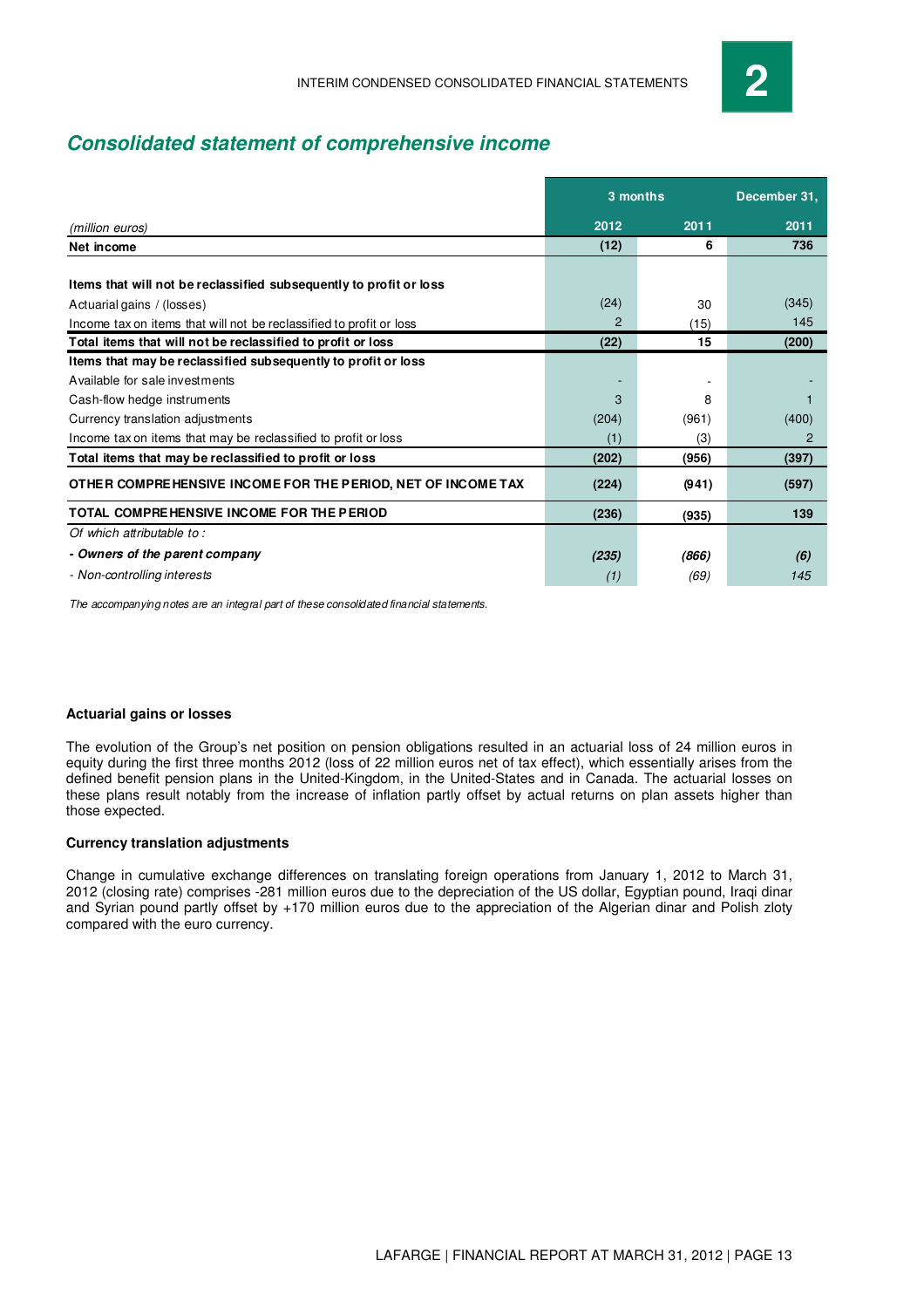## **Consolidated statement of financial position**

| (million euros)                                              | At March 31, | At December 31. |        |
|--------------------------------------------------------------|--------------|-----------------|--------|
|                                                              | 2012         | 2011            | 2011   |
| <b>ASSETS</b>                                                |              |                 |        |
| <b>NON CURRENT ASSETS</b>                                    | 30,678       | 31,956          | 31,172 |
| <b>Go odwill</b>                                             | 12,589       | 13,161          | 12,701 |
| Intangible assets                                            | 629          | 611             | 652    |
| Property, plant and equipment                                | 15,274       | 16,418          | 15,542 |
| Investments in associates                                    | 469          | 406             | 604    |
| Other financial assets                                       | 732          | 741             | 755    |
| Derivative instruments                                       | 59           | 61              | 80     |
| Deferred tax assets                                          | 884          | 520             | 804    |
| Other receivables                                            | 42           | 38              | 34     |
| <b>CURRENT ASSETS</b>                                        | 9,300        | 8,489           | 9,547  |
| Inventories                                                  | 1,638        | 1,646           | 1,531  |
| Trade receivables                                            | 1,875        | 1,951           | 1,765  |
| Other receivables                                            | 891          | 887             | 824    |
| Derivative instruments                                       | 39           | 54              | 61     |
| Cash and cash equivalents                                    | 2,590        | 2,263           | 3,171  |
| Assets held for sale                                         | 2,267        | 1,688           | 2,195  |
| <b>TOTAL ASSETS</b>                                          | 39,978       | 40,445          | 40,719 |
| <b>EQUITY &amp; LIABILITIES</b>                              |              |                 |        |
| Common stock                                                 | 1,149        | 1,146           | 1,149  |
| Additional paid-in capital                                   | 9,688        | 9,645           | 9,684  |
| Treasury shares                                              | (12)         | (22)            | (17)   |
| Retained earnings                                            | 6,172        | 5,784           | 6,219  |
| Other reserves                                               | (771)        | (535)           | (751)  |
| Foreign currency translation                                 | (451)        | (734)           | (280)  |
| Equity attributable to owners of the parent company          | 15,775       | 15,284          | 16,004 |
| Non-controlling interests                                    | 2,153        | 1,846           | 2,197  |
| <b>EQUITY</b>                                                | 17,928       | 17,130          | 18,201 |
| <b>NON CURRENT LIABILITIES</b>                               | 14,974       | 15,925          | 15,260 |
| Deferred tax liabilities                                     | 903          | 813             | 933    |
| Pension & other employee benefits                            | 1,262        | 1,024           | 1,295  |
| <b>Provisions</b>                                            | 643          | 580             | 637    |
| Financial debt                                               | 12,051       | 13,391          | 12,266 |
| Derivative instruments                                       | 41           | 56              | 46     |
| Other payables                                               | 74           | 61              | 83     |
| <b>CURRENT LIABILITIES</b>                                   | 7,076        | 7,390           | 7,258  |
| Pension & other employee benefits                            | 163          | 134             | 167    |
| Provisions                                                   | 136          | 114             | 125    |
| Trade payables                                               | 1,836        | 1,804           | 1,964  |
| Other payables                                               | 1,493        | 1,681           | 1,499  |
| <b>Current tax liabilities</b>                               | 160          | 202             | 165    |
| Financial debt (including current portion of long-term debt) | 2,924        | 3,097           | 2,940  |
| Derivative instruments                                       | 36           | 74              | 34     |
| Liabilities associated with assets held for sale             | 328          | 284             | 364    |
| TOTAL EQUITY AND LIABILITIES                                 | 39,978       | 40,445          | 40,719 |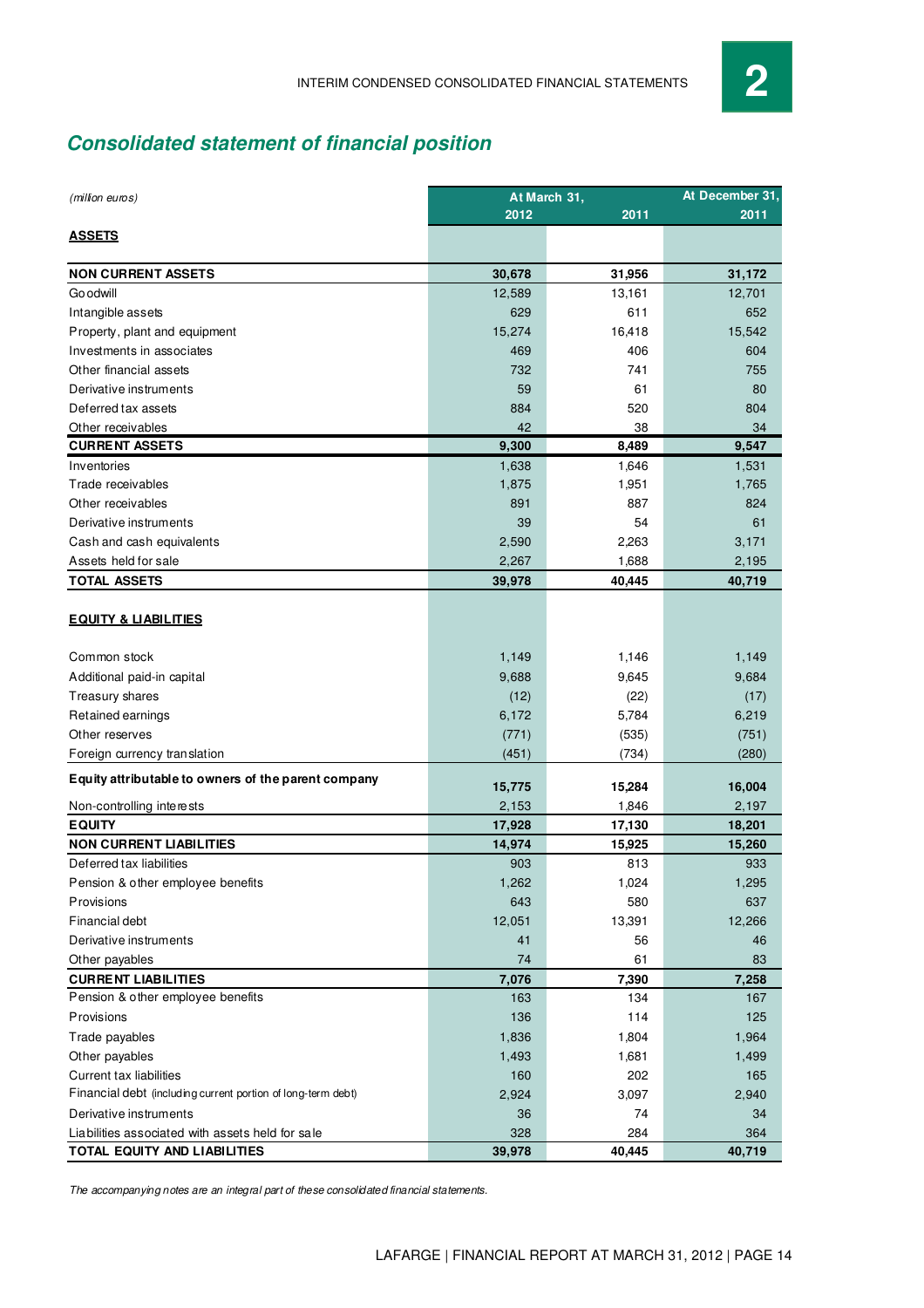## **Consolidated statements of cash flows**

|                                                                                                                                               | 3 months       | December 31, |              |
|-----------------------------------------------------------------------------------------------------------------------------------------------|----------------|--------------|--------------|
| (million euros)                                                                                                                               | 2012           | 2011*        | 2011         |
| NET CASH PROVIDED BY (USED IN) OPERATING ACTIVITIES                                                                                           |                |              |              |
| Net income                                                                                                                                    | (12)           | 6            | 736          |
| Net income from discontinued operations                                                                                                       | 3              | 10           | 492          |
| Net income from continuing operations                                                                                                         | (15)           | (4)          | 244          |
| Adjustments for income and expenses which are non cash or not related to<br>operating activities, financial income or expenses or income tax: |                |              |              |
| Depreciation and amortization of assets                                                                                                       | 249            | 271          | 1,038        |
| Impairment losses                                                                                                                             | $\overline{4}$ | 12           | 388          |
| Share of net (income) loss of associates                                                                                                      | (4)            | 4            | 8            |
| Net (gains) losses on disposals, net                                                                                                          | (37)           | (5)          | (45)         |
| Financial (income) / expenses                                                                                                                 | 238            | 184          | 999          |
| Income tax                                                                                                                                    | (25)           | (3)          | 432          |
| Others, net (including dividends received from equity-accounted investments)                                                                  | $\overline{2}$ | (14)         | (59)         |
| Change in working capital items, excluding financial expenses and income tax (see<br>analysis below)                                          | (571)          | (427)        | 20           |
| Net operating cash generated by continuing operations before impacts of                                                                       |                |              |              |
| financial expenses and income tax                                                                                                             | (159)          | 18           | 3,025        |
| Cash payments for financial expenses                                                                                                          | (138)          | (149)        | (944)        |
| Cash payments for income tax                                                                                                                  | (86)           | (94)         | (484)        |
| Net operating cash generated by continuing operations                                                                                         | (383)          | (225)        | 1,597        |
| Net operating cash generated by (used in) discontinued activities                                                                             | (11)           | (44)         | 22           |
| Net cash generated by (used in) operating activities                                                                                          | (394)          | (269)        | 1,619        |
|                                                                                                                                               |                |              |              |
| NET CASH PROVIDED BY (USED IN) INVESTING ACTIVITIES                                                                                           |                |              |              |
| Capital expenditures                                                                                                                          | (180)          | (242)        | (1,071)      |
| Investment in subsidiaries and joint ventures <sup>(1)</sup>                                                                                  | (4)            | 1            | (47)         |
| Investment in associates                                                                                                                      | (2)            |              | (4)          |
| Acquisition of available-for-sale financial assets                                                                                            |                | (3)          | (3)          |
| Disposals <sup>(2)</sup>                                                                                                                      | 62             | 11           | 2,084        |
| (Increase) decrease in long-term receivables                                                                                                  | 19             | (27)         | (68)         |
| Net cash provided by (used in) investing activities from continuing operations                                                                | (105)          | (260)        | 891          |
| Net cash provided by (used in) investing activities from discountinued<br>operations                                                          |                | (9)          | (48)         |
| Net cash provided by (used in) investing activities                                                                                           | (105)          | (269)        | 843          |
|                                                                                                                                               |                |              |              |
| NET CASH PROVIDED BY (USED IN) FINANCING ACTIVITIES                                                                                           |                |              |              |
| Capital increase (decrease) - owners of the parent company                                                                                    | 9              | 2            | 18           |
| Capital increase (decrease) - non-controlling interests                                                                                       | 9              |              |              |
| Acquisitions of ownership interests with no gain of control                                                                                   | (2)            | (90)         | (211)        |
| Disposal of ownership interests with no loss in control                                                                                       |                |              | 87           |
| Dividends paid                                                                                                                                |                |              | (288)        |
| Dividends paid by subsidiaries to non-controlling interests                                                                                   |                |              |              |
|                                                                                                                                               | (14)<br>231    | (26)<br>46   | (199)<br>622 |
| Proceeds from issuance of long-term debt<br>Repayment of long-term debt                                                                       | (210)          | (423)        | (2, 442)     |
| Increase (decrease) in short-term debt                                                                                                        | (99)           | 61           | (42)         |
| Net cash provided by (used in) financing activities from continuing operations                                                                |                |              |              |
|                                                                                                                                               | (76)           | (430)        | (2, 455)     |
| Net cash provided by (used in) financing activities from discontinued<br>operations                                                           |                | 10           | (74)         |
| Net cash provided by (used in) financing activities                                                                                           | (76)           | (420)        | (2,529)      |

\*Figures have been adjusted as mentioned in Note 3.1.1 "Disposal of Gypsum Division operations" to the Group consolidated financial statements of the 2011 Registration Document following the disposal operations of Gypsum activities and are therefore not comparable with those presented in the interim financial report as of March 31, 2011.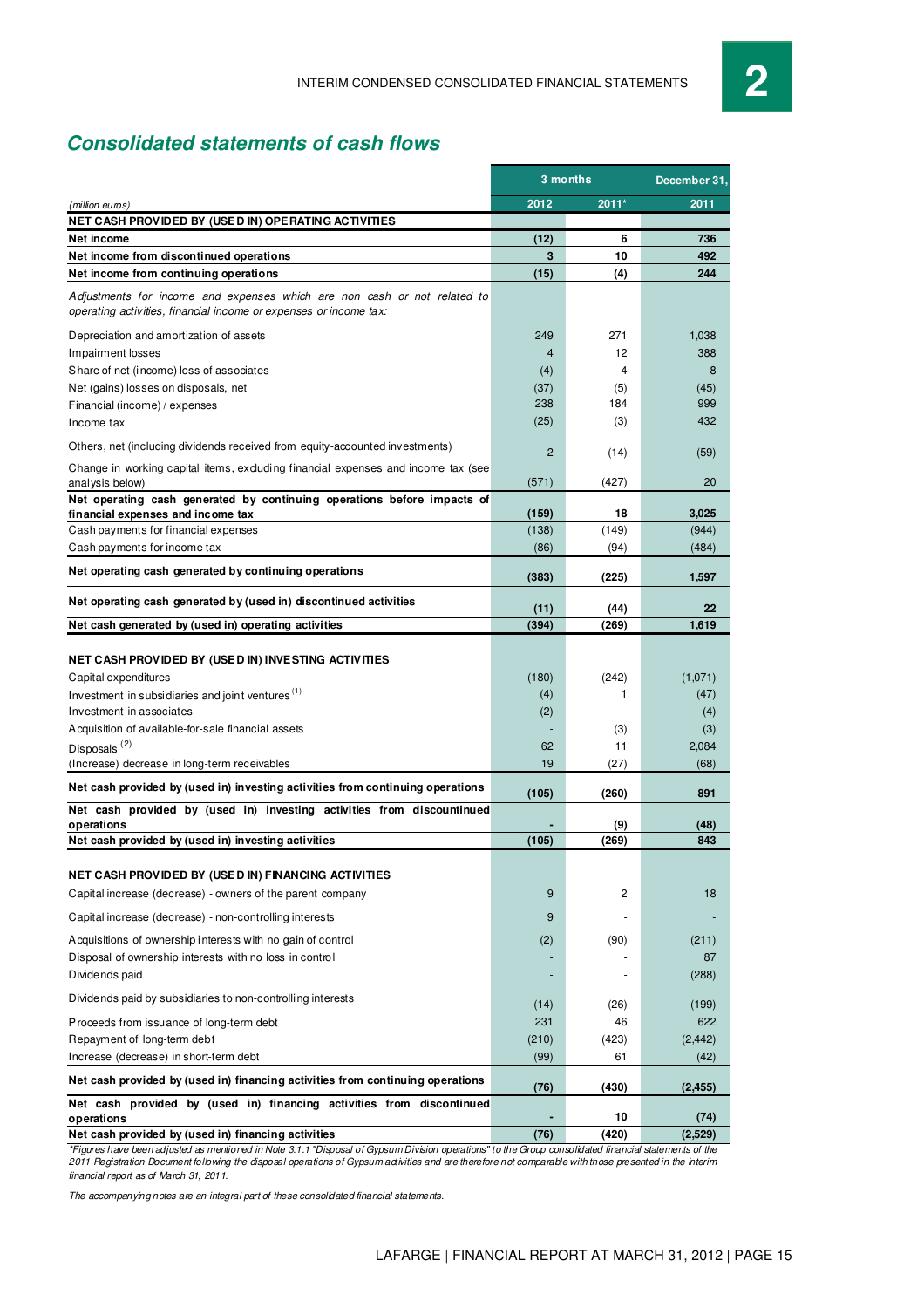|                                                                                                           |                | 3 months | December 31, |
|-----------------------------------------------------------------------------------------------------------|----------------|----------|--------------|
| (million euros)                                                                                           | 2012           | $2011*$  | 2011         |
| Increase / (decrease) in cash and cash equivalents from continuing operations                             | (564)          | (915)    | 33           |
| Increase (decrease) in cash and cash equivalents from discontinued operations                             | (11)           | (43)     | (100)        |
| Net effect of foreign currency translation on cash and cash equivalents and other<br>non monetary impacts | (17)           | (73)     | (56)         |
| Cash and cash equivalents at beginning of the year/period                                                 | 3,171          | 3,294    | 3,294        |
| Reclassification of cash and cash equivalents as held for sale                                            | 11             |          |              |
| Cash and cash equivalents at end of the year/period                                                       | 2,590          | 2,263    | 3,171        |
| (1)<br>Net of cash and cash equivalents of companies acquired                                             |                | 2        | 3            |
| (2)<br>Net of cash and cash equivalents of companies disposed of                                          | $\overline{2}$ | 6        | 117          |
| <b>SUPPLEMENTAL DISCLOSURES</b>                                                                           |                |          |              |
| Analysis of changes in working capital items                                                              | (571)          | (427)    | 20           |
| (Increase) / decrease in inventories                                                                      | (125)          | (109)    | (89)         |
| (Increase) / decrease in trade receivables                                                                | (187)          | (300)    | (193)        |
| (Increase) / decrease in other receivables – excluding financial and income tax<br>receivables            | (37)           |          | (33)         |
| Increase / (decrease) in trade payables                                                                   | (124)          | 9        | 302          |
| Increase / (decrease) in other payables - excluding financial and income tax<br>payables                  | (98)           | (28)     | 33           |

\*Figures have been adjusted as mentioned in Note 3.1.1 "Disposal of Gypsum Division operations" to the Group consolidated financial statements of the 2011 Registration Document following the disposal operations of Gypsum activities and are therefore not comparable with those presented in the interim financial report as of March 31, 2011.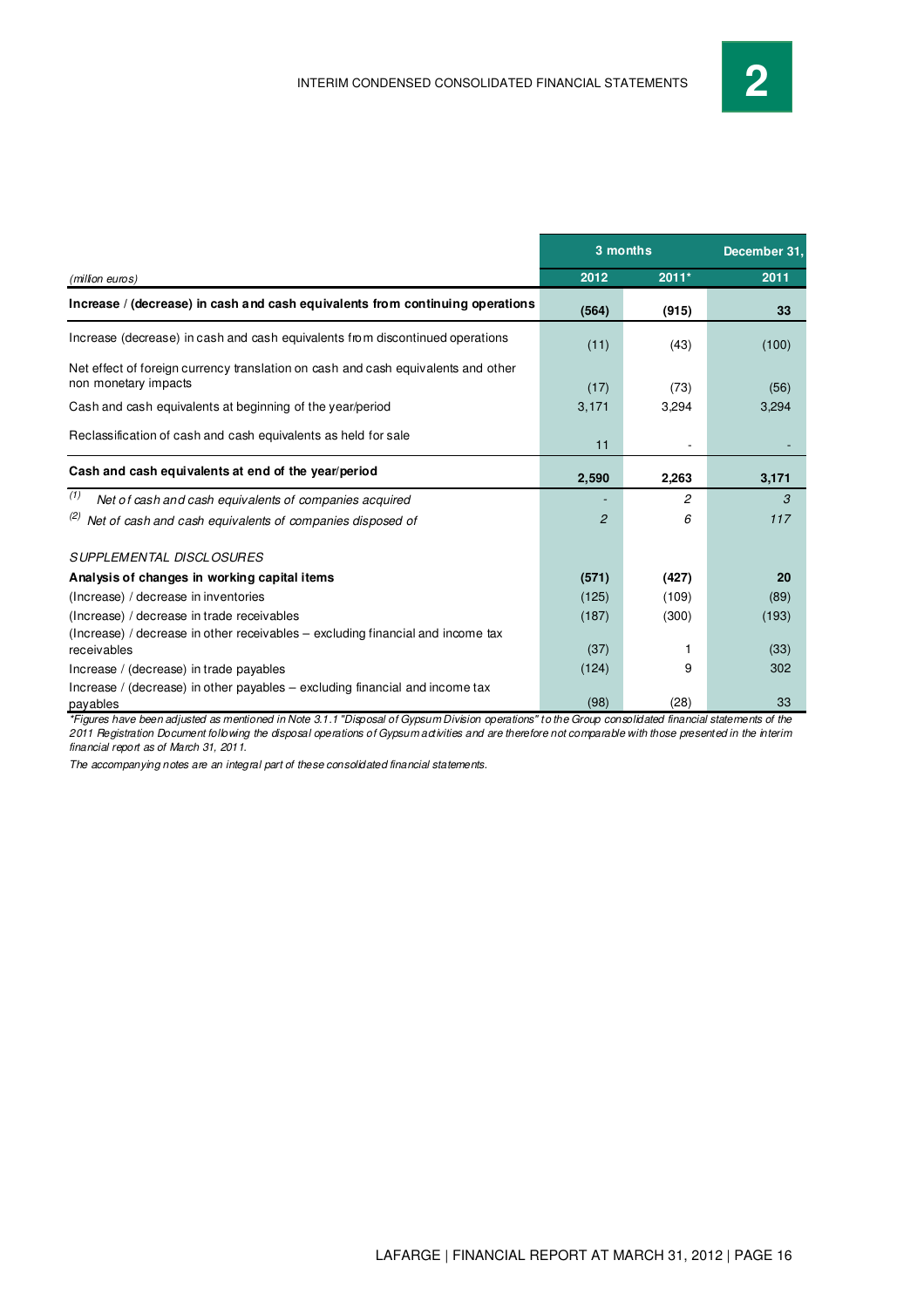**2**

 $\begin{array}{cccc} 2 & (1) & 1 \\ 15,775 & 2,153 & 17,928 \end{array}$ 

#### INTERIM CONDENSED CONSOLIDATED FINANCIAL STATEMENTS

## **Consolidated statements of changes in equity**

|                                                   | <b>Outstanding</b><br>shares | of which:<br><b>Treasury</b><br>shares | Common<br>stock | Additional<br>paid-in<br>capital | Treasury<br>shares | Retained<br>earnings | Other<br>reserves      | translation | Equity<br>Foreign attributable to<br>currency owners of the<br>parent<br>company | Non-<br>controlling<br>interests | Equity        |
|---------------------------------------------------|------------------------------|----------------------------------------|-----------------|----------------------------------|--------------------|----------------------|------------------------|-------------|----------------------------------------------------------------------------------|----------------------------------|---------------|
|                                                   |                              | (number of shares)                     |                 | (million euros)                  |                    |                      |                        |             |                                                                                  |                                  |               |
| Balance at January 1, 2011                        | 286,453,779                  | 363,558                                | 1,146           | 9,640                            | (26)               | 5,816                | (555)                  | 123         | 16,144                                                                           | 2,080                            | 18,224        |
| Net income                                        |                              |                                        |                 |                                  |                    | (29)                 |                        |             | (29)                                                                             | 35                               |               |
| Other comprehensive income, net of income tax     |                              |                                        |                 |                                  |                    |                      | 20                     | (857)       | (837)                                                                            | (104)                            | (941)         |
| Total comprehensive income for the period         |                              |                                        |                 |                                  |                    | (29)                 | 20                     | (857)       | (866)                                                                            | (69)                             | (935)         |
| <b>Dividends</b>                                  |                              |                                        |                 |                                  |                    |                      |                        |             |                                                                                  | (111)                            | (111)         |
| Share based payments                              |                              |                                        |                 | 5                                |                    |                      |                        |             | 5                                                                                |                                  | 5             |
| Treasury shares                                   |                              | (59, 500)                              |                 |                                  | 4                  | (4)                  |                        |             |                                                                                  |                                  |               |
| Changes in ownership with no gain/loss of control |                              |                                        |                 |                                  |                    | 1                    |                        |             | 1                                                                                | (53)                             | (52)          |
| Other movements - non-controlling interests       |                              |                                        |                 |                                  |                    |                      |                        |             |                                                                                  | (1)                              | (1)           |
| Balance at March 31, 2011                         | 286,453,779                  | 304,058                                | 1,146           | 9,645                            | (22)               | 5,784                | (535)                  | (734)       | 15,284                                                                           | 1,846                            | 17,130        |
| Balance at January 1, 2012                        |                              | 233,448                                |                 | 9,684                            |                    |                      |                        |             | 16,004                                                                           |                                  |               |
| Net income                                        | 287,247,518                  |                                        | 1,149           |                                  | (17)               | 6,219                | (751)                  | (280)       |                                                                                  | 2,197                            | 18,201        |
| Other comprehensive income, net of income tax     |                              |                                        |                 |                                  |                    | (44)                 | $\blacksquare$<br>(20) | (171)       | (44)<br>(191)                                                                    | 32<br>(33)                       | (12)<br>(224) |
| Total comprehensive income for the period         |                              |                                        |                 |                                  |                    | (44)                 | (20)                   | (171)       | (235)                                                                            | (1)                              | (236)         |
| <b>Dividends</b>                                  |                              |                                        |                 |                                  |                    |                      |                        |             |                                                                                  | (45)                             | (45)          |
| Issuance of common stock                          |                              |                                        |                 |                                  |                    |                      |                        |             |                                                                                  | 9                                | 9             |
| Share based payments                              |                              |                                        |                 | 4                                |                    |                      |                        |             |                                                                                  |                                  |               |
| Treasury shares                                   |                              | (74, 860)                              |                 |                                  | 5                  | (5)                  |                        |             |                                                                                  |                                  |               |
| Changes in ownership with no gain/loss of control |                              |                                        |                 |                                  |                    |                      |                        |             |                                                                                  | (6)                              | (6)           |

**Balance at March 31, 2012 287,247,518 158,5881,149 9,688 (12) 6,172 (771) (451) 15,775 2,153 17,928**

<u>2</u>

The accompanying notes are an integral part of these consolidated financial statements.

Other movements

**<sup>2</sup>**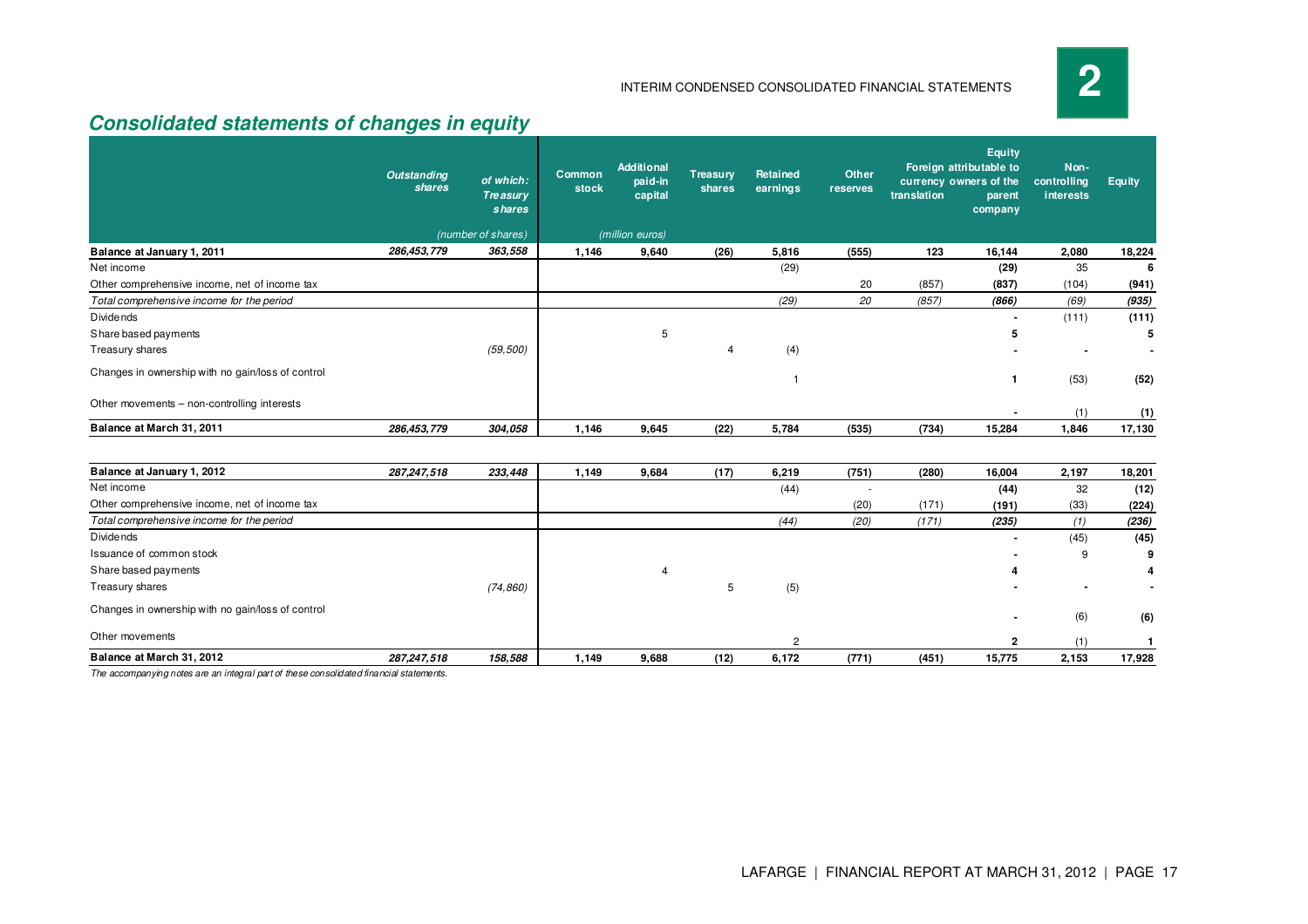## **Notes to the consolidated financial statements**

### **Note 1. Business description**

Lafarge S.A. is a French limited liability company (société anonyme) governed by French law. Our commercial name is "Lafarge". The company was incorporated in 1884 under the name "J et A Pavin de Lafarge". Currently, our bylaws state that the duration of our company is until December 31, 2066, and may be amended to extend our corporate life. Our registered office is located at 61 rue des Belles Feuilles, 75116 Paris, France. The company is registered under the number "542105572 RCS Paris" with the registrar of the Paris Commercial Court (Tribunal de Commerce de Paris).

The Group has a country-based organization (See Note 3.1).

The Group's shares have been traded on the Paris stock exchange since 1923 and have been a component of the French CAC-40 market index since its creation, and also included in the SBF 250 index.

As used herein, the terms "Lafarge S.A." or the "parent company" refer to Lafarge, a société anonyme organized under French law, without its consolidated subsidiaries. The terms the "Group" or "Lafarge" refer to Lafarge S.A. together with the companies included in the scope of consolidation.

Interim condensed consolidated financial statements are presented in euros rounded to the nearest million.

The Board of Directors approved these interim condensed consolidated financial statements on May 3, 2012.

### **Note 2. Summary of significant accounting policies**

#### **2.1 – Interim condensed consolidated financial statements**

The Group's interim condensed consolidated financial statements at March 31, 2012 have been prepared in accordance with IAS 34 – Interim Financial Reporting. They do not include all the IFRS required information and should therefore be read in connection with the Group's consolidated financial statement for the year ended December 31, 2011.

The accounting policies retained for the preparation of the Group interim condensed consolidated financial statements are compliant with the International Financial Reporting Standards ("IFRS") as endorsed by the European Union as of March 31, 2012 and available on http://ec.europa.eu/internal\_market/accounting/ias/index\_fr.htm.

These accounting policies are consistent with the ones applied by the Group at December 31, 2011 and described in the Note 2 of the Group consolidated financial statements of the 2011 Registration Document except for the points presented in paragraph 2.2 New IFRS standards and interpretations.

The measurement procedures used for the interim condensed consolidated financial statements are the following:

- Interim period income tax expense results from the estimated annual Group effective income tax rate applied to the pre-tax result (excluding share of net income of associates) of the interim period excluding unusual material items. The income tax charge related to any unusual item of the period is accrued using its specific applicable taxation (i.e. specific taxation for gains on disposals).
- Compensation costs recorded for stock options and employee benefits are included on a prorata basis of the estimated costs for the year. For the countries where the Group's pension and other post-retirement benefit obligations and related plan assets are the most significant – i.e. the United States of America, Canada and the United Kingdom – actuarial valuations are updated at the end of March and the related amounts of pensions and other employee benefits recognized in the interim statement of financial position are adjusted accordingly. For the other countries, actuarial valuations are performed annually and amounts recognized in the interim statement of financial position are based on estimates made at the end of the previous year.

In addition, the Group performed as of March 31, 2012, a review of indicators of impairment relating to goodwill allocated to Cash Generating Units (CGUs) or group of CGUs for which sensitivity analyses of the recoverable amounts have been presented in the consolidated financial statements as of December 31, 2011. A follow-up of this review will be done during the next quarters, namely for CGUs in Greece and Spain in line with the economic context of these countries.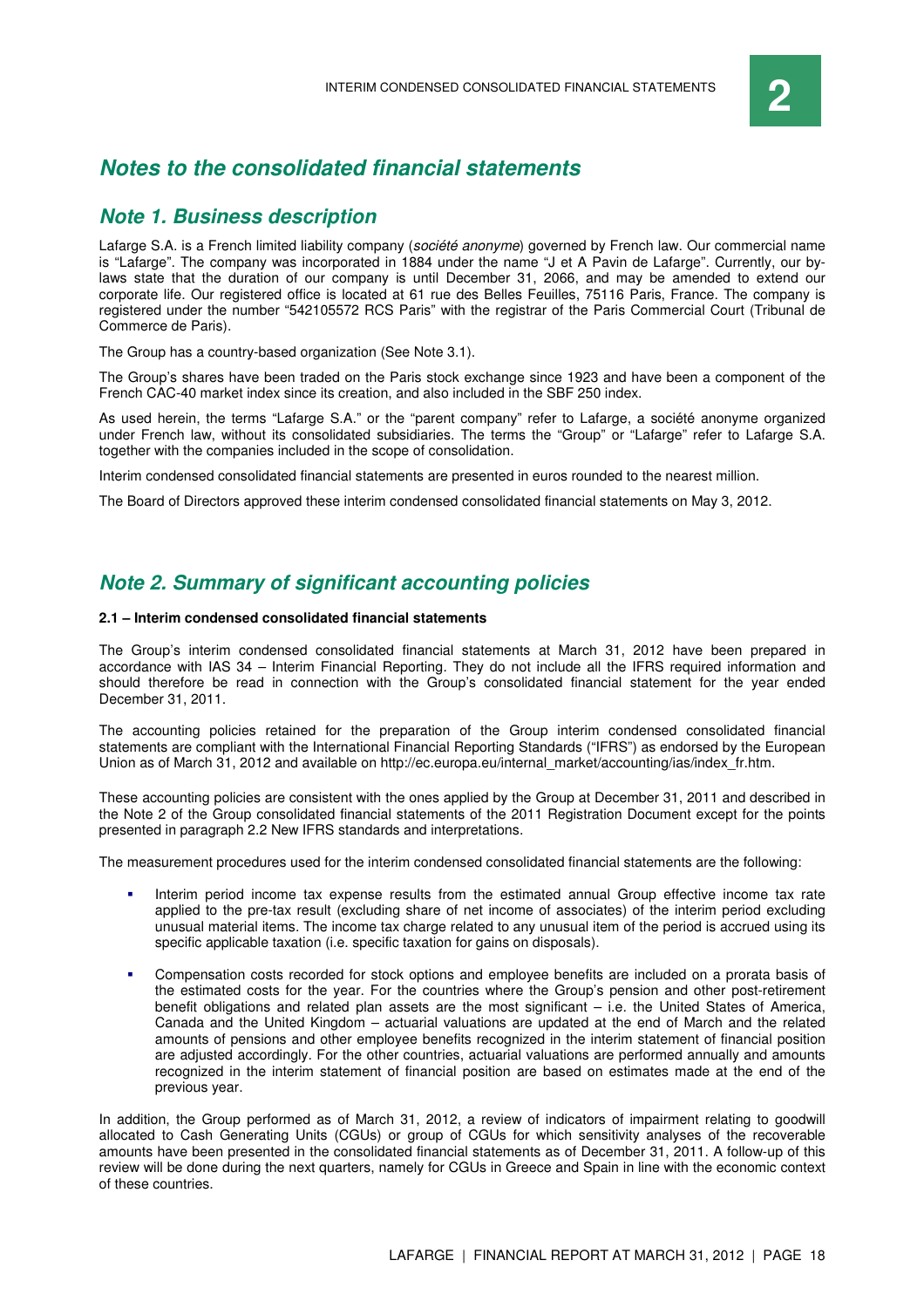

#### **2.2 – New IFRS standards and interpretations**

#### **IFRS standards and IFRIC interpretations applicable from January 1, 2012**

The new IFRS and interpretations published as of December 31, 2011 and effective from January 1, 2012, listed in the Note 2.27 – Accounting pronouncements at the closing date not yet effective – to the notes of the Group consolidated financial statements of the 2011 Registration Document (page F 22), had no material impact on the Group interim condensed consolidated financial statements at March 31, 2012.

#### **Early application of standards**

The Group has not early adopted standards and interpretations that are not yet mandatorily effective at January 1, 2012.

#### **2.3 – Seasonality**

Demand for our cement and aggregates & concrete products is seasonal and tends to be lower in the winter months in temperate countries and in the rainy season in tropical countries. We usually experience a reduction in sales on a consolidated basis in the first quarter during the winter season in our markets in Europe and North America, and an increase in sales in the second and third quarters, reflecting the summer construction season.

## **Note 3. Significant operations of the period**

#### **3.1 New country-based organization**

In November 2011, the Group announced a new organization project following the disposal of most of its gypsum activities and refocusing on Cement, Aggregates and Concrete. Its aim is to increase the differentiation through the development of higher value-added products and solutions for construction.

This new organization project has been implemented during the first quarter of 2012. It includes:

- the implementation of an organization based on countries or group of countries, with CEO responsibilities extended to cover all cement, aggregates and concrete activities, using common support functions;
- the removal of one hierarchical layer, with the aim of cutting out the regional level;
- the resulting transformation of the structure and responsibilities of the Executive Committee, including the creation of a Performance function and an Innovation function.

Consequently, the internal reporting as well as the segment information have been reviewed (See Note 4) and the Middle East and Africa goodwill (1,130 million euros) has been reallocated to the countries / group of countries of this region as at January 1, 2012. This new allocation has no effect on the results of impairment tests made as of December 31, 2011.

#### **3.2 Discontinued operations and Assets held for sale**

#### **3.2.1 Disposal of Gypsum Division operations**

Since July 2011, the Group has been committed to a disposal project of the main part of the Gypsum Division which was a specific business segment of the Group. During the second half 2011, the Group disposed of its Gypsum operations in Western Europe, Central and Eastern Europe, Latin America and Asia. Accordingly, its Gypsum operations (activities in Middle East and Africa excluded) were presented as Discontinued operations as described in the Note 3.1.1 to the Group consolidated financial statements of the 2011 Registration Document.

Interests that continue to be consolidated are presented in separate lines in the consolidated financial statements. As of March 31, 2012, the consolidated statement of financial position includes 436 million euros in the line "Assets held for sale" mainly comprised of goodwill and property, plant and equipment and 26 million euros in the line "Liabilities associated with assets held for sale" mainly comprised of trade payables.

The following table provides the net income attributable to the discontinued operations: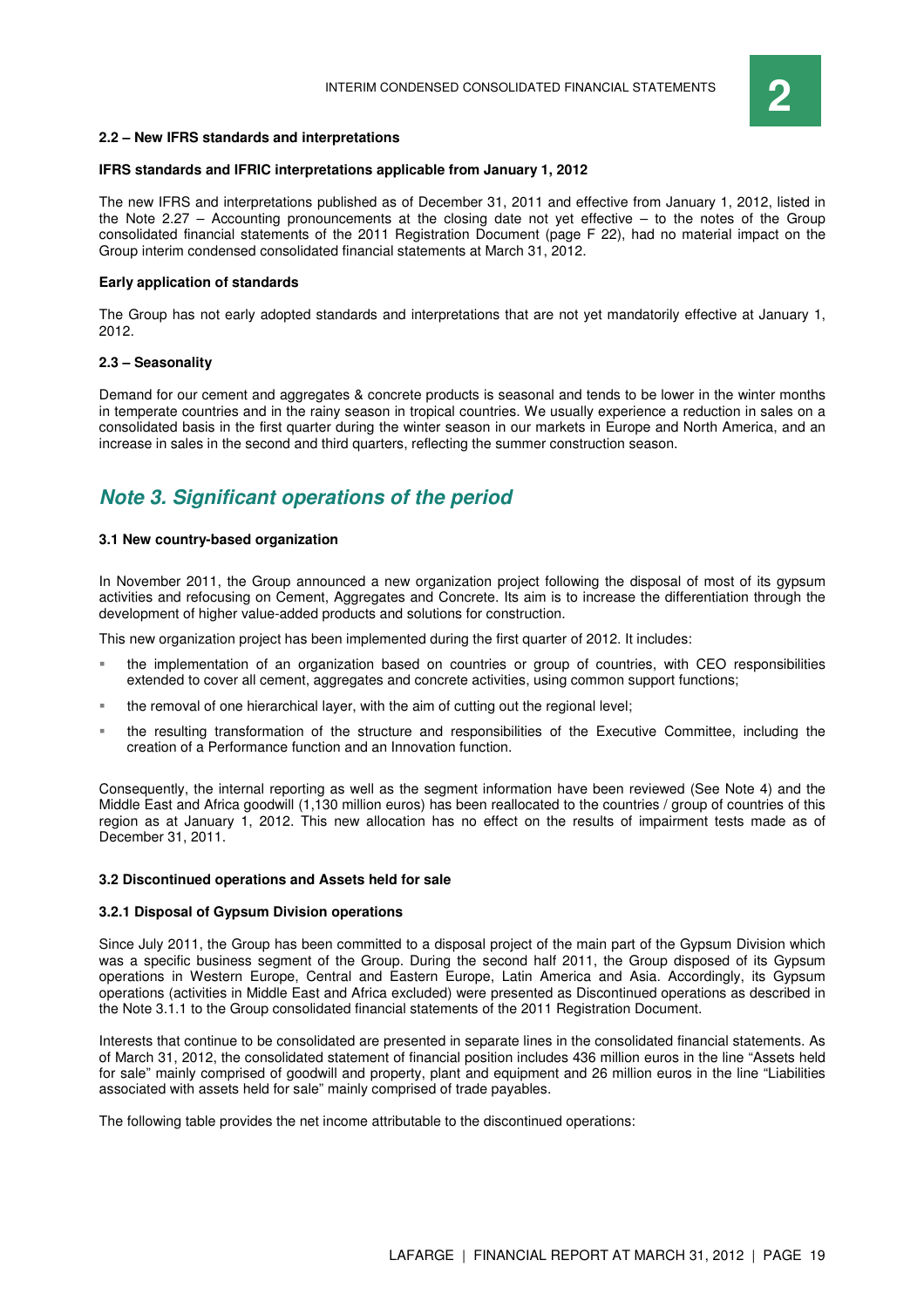# INTERIM CONDENSED CONSOLIDATED FINANCIAL STATEMENTS **2**

| STATE MENTS OF INCOME FROM DISCONTINUED OPERATIONS                         | 3 months       | December 31. |                |
|----------------------------------------------------------------------------|----------------|--------------|----------------|
| (million euros, except per share data)                                     | 2012           | 2011         | 2011           |
| Revenue                                                                    | 56             | 351          | 1.236          |
| Cost of sales                                                              | (50)           | (288)        | (1,028)        |
| Selling and administrative expenses                                        | (2)            | (47)         | (133)          |
| Operating income before capital gains, impairment, restructuring and other | $\overline{4}$ | 16           | 75             |
| Other operating income (expenses) (including gains (losses) on disposals)  | (1)            |              | 466            |
| <b>Operating income</b>                                                    | 3              | 16           | 541            |
| Financial income (loss)                                                    |                | (1)          | (6)            |
| Share of net income (loss) of associates                                   |                | 1            | (15)           |
| Income before income tax                                                   | 3              | 16           | 520            |
| Income tax                                                                 |                | (6)          | (28)           |
| Net income / (loss) from discontinued operations                           | 3              | 10           | 492            |
| Of which, attributable to:                                                 |                |              |                |
| Owners of the parent company                                               | 3              | 10           | 490            |
| Non-controlling interests                                                  |                | ٠            | $\overline{2}$ |
| Earnings per share from discontinued operations (euros)                    |                |              |                |
| - basic earnings per share                                                 | 0.01           | 0.03         | 1.71           |
| - diluted earnings per share                                               | 0.01           | 0.03         | 1.71           |

The depreciation charge on depreciable assets ceased (5 million euros impact as of March 31, 2012).

#### **3.2.2 Agreement between Lafarge and Anglo American**

Assets and liabilities of Lafarge Cement UK and Lafarge Aggregates and Concrete UK that will be contributed to the joint venture with Tarmac Quarry Materials, have been presented since February 18, 2011 as Assets held for sale (as described in Note 3.1.2 to the Group consolidated financial statements of the 2011 Registration Document). As of May 1, 2012, the Competition Commission approved the proposed joint venture between Lafarge UK and Tarmac subject to a number of disposals which both Lafarge and Anglo American are confident can be achieved.

The depreciation charge on depreciable assets ceased (15 million euros impact as of March 31, 2012). As of March 31, 2012, the assets held for sale of Lafarge UK amount to 1,831 million euros and essentially comprise goodwill and property, plant and equipment. The liabilities directly associated with assets held for sale of Lafarge UK amount to 302 million euros and notably comprise trade payables.

#### **3.3 Other events**

During the period, the Group recorded 94 million euros in restructuring charges as part of the execution of its costcutting program.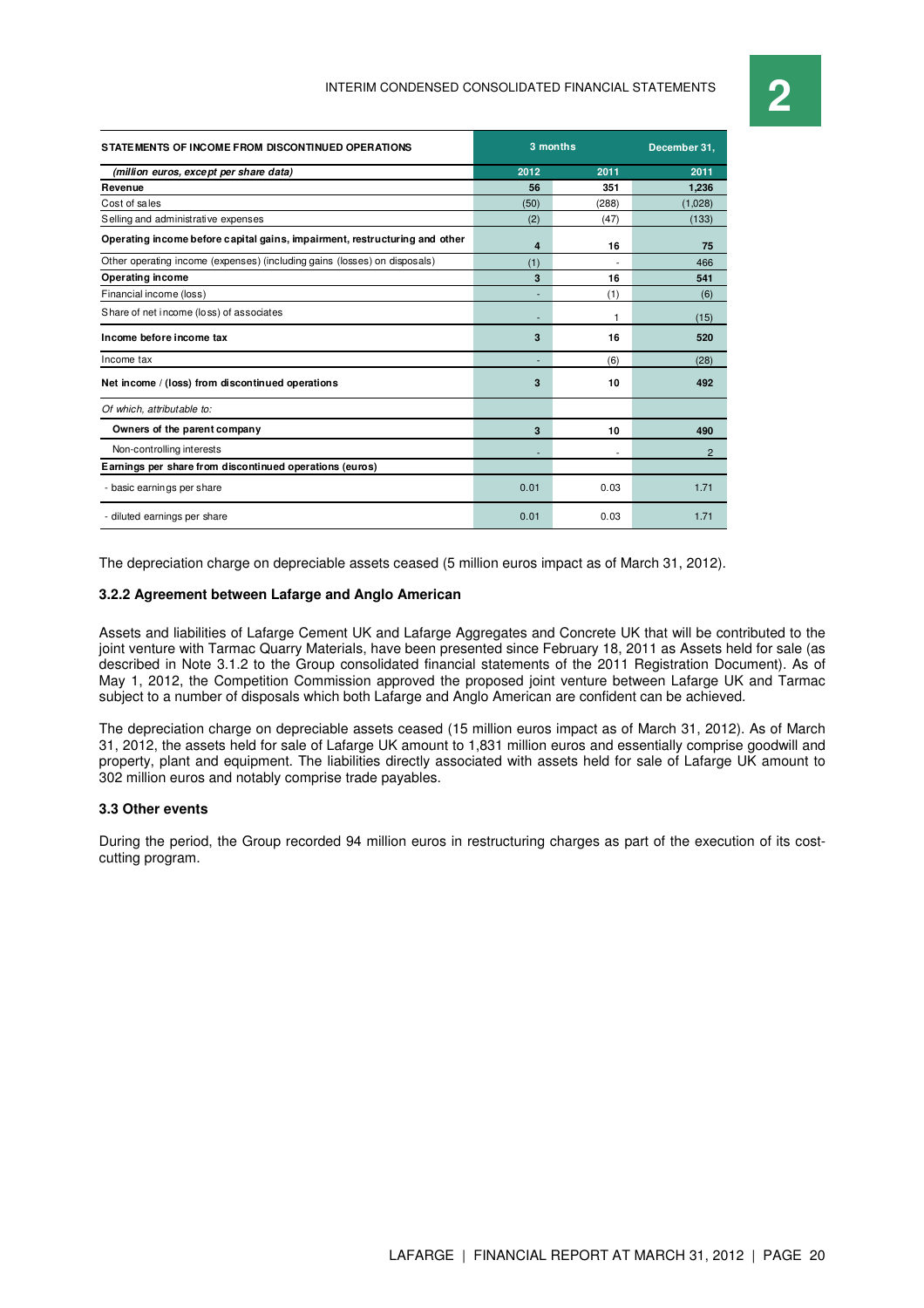

## **Note 4. Operating segment information**

As of January 1, 2012, the organization by division has been replaced by a country-based organization (see Note 3), countries or group of countries becoming the Group's operating segments. For purposes of presentation, 6 regions corresponding to the aggregation of countries or group of countries are reported (except for North America which is an operating segment):

- Western Europe
- North America
- Central and Eastern Europe
- Middle East and Africa
- Latin America
- Asia

2011 comparative figures have been restated accordingly.

The information presented hereafter by reportable segment is in line with that reported to the Chief Executive Officer<sup>4</sup> for the purposes of making decisions about allocating resources to the segment and assessing its performance.

Each operating segment derives its revenues from the following products:

- a wide range of cement and hydraulic binders adapted to the needs of the construction industry;
- aggregates and concrete;
- other products: mainly gypsum.

Group management internally follows the performance of the business based upon:

- Revenues by origin of production:
- Earning before interests, taxes, depreciation and amortization (EBITDA), defined as the total of operating income before capital gains, impairment losses, restructuring and others, before depreciation and amortization of property, plant and equipment and intangible assets;
- Operating income before capital gains, impairment losses, restructuring and others; and
- Capital employed, defined as the total of goodwill, intangible assets and property, plant and equipment, investments in associates and working capital.

Group financing, notably treasury process (including financial income and expenses), and income taxes are managed at Group level and are not allocated to segments.

The accounting policies used for segment information indicators comply with those applied for the consolidated financial statements (as described in Note 2).

The Group accounts for intersegment sales and transfers at market prices.

 $\overline{a}$ 

<sup>4</sup> the Chief Operating Decision Maker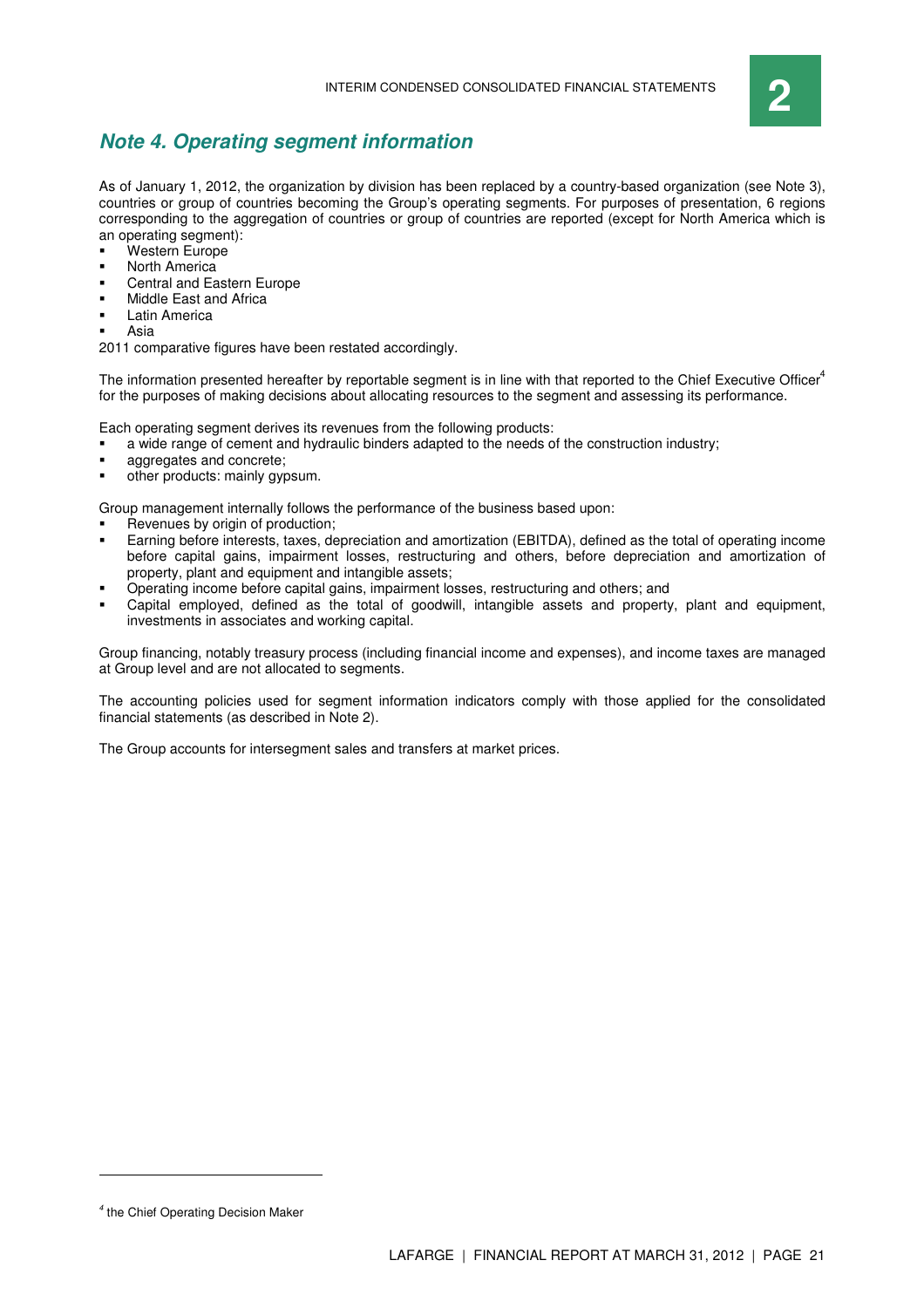### **(a) Segment information**

| <b>March 31, 2012</b><br>(million euros)                                      | Western<br>Europe | <b>North</b><br>America  | <b>Central</b><br>and<br><b>Eastern</b><br><b>Europe</b> | <b>Middle East</b><br>and Africa | Latin<br>America         | Asia  | <b>Total</b> |
|-------------------------------------------------------------------------------|-------------------|--------------------------|----------------------------------------------------------|----------------------------------|--------------------------|-------|--------------|
| <b>STATEMENT OF INCOME</b>                                                    |                   |                          |                                                          |                                  |                          |       |              |
| Gross revenue                                                                 | 765               | 490                      | 182                                                      | 1,074                            | 241                      | 670   |              |
| Less: intersegment                                                            | (12)              | $\overline{\phantom{a}}$ | (1)                                                      | (30)                             | $\overline{\phantom{a}}$ | (26)  |              |
| <b>EXTERNAL REVENUE</b>                                                       | 753               | 490                      | 181                                                      | 1,044                            | 241                      | 644   | 3,353        |
| <b>EBITDA</b>                                                                 | 94                | (46)                     | (14)                                                     | 315                              | 59                       | 108   | 516          |
| Depreciation and amortization                                                 | 46)               | (49)                     | (20)                                                     | (81)                             | (11)                     | 42)   | (249)        |
| Operating income before capital gains,<br>impairment, restructuring and other | 48                | (95)                     | (34)                                                     | 234                              | 48                       | 66    | 267          |
| Net gains (losses) on disposals                                               | (1)               | (1)                      |                                                          |                                  |                          | 39    | 37           |
| Other operating income (expenses)                                             | (51)              | (35)                     | (6)                                                      | (12)                             | (3)                      | (3)   | (110)        |
| Including impairment on assets and goodwill                                   | (1)               | (2)                      | (1)                                                      | $\overline{\phantom{a}}$         | $\overline{\phantom{a}}$ |       | (4)          |
| <b>OPERATING INCOME</b>                                                       | (4)               | (131)                    | (40)                                                     | 222                              | 45                       | 102   | 194          |
| <b>OTHER INFORMATION</b>                                                      |                   |                          |                                                          |                                  |                          |       |              |
| Capital expenditures                                                          | 36                | 20                       | 43                                                       | 16                               | 17                       | 48    | 180          |
| Capital employed                                                              | 4,397             | 5,417                    | 2,705                                                    | 11,911                           | 1,414                    | 4,000 | 29,844       |
| <b>STATEMENT OF FINANCIAL POSITION</b>                                        |                   |                          |                                                          |                                  |                          |       |              |
| Segment assets                                                                | 6,516             | 5,966                    | 2.965                                                    | 14.146                           | 1,891                    | 5,245 | 36,729       |
| Of which investments in associates                                            | 152               | 18                       | 41                                                       | 213                              | 36                       | 9     | 469          |
| Assets held for sale                                                          | 1,831             | 436                      | $\overline{\phantom{a}}$                                 | ÷,                               | ÷,                       |       | 2,267        |
| Unallocated assets (a)                                                        |                   |                          |                                                          |                                  |                          |       | 982          |
| <b>TOTAL ASSETS</b>                                                           |                   |                          |                                                          |                                  |                          |       | 39,978       |
| Segment liabilities                                                           | 1,892             | 1,561                    | 249                                                      | 1,120                            | 247                      | 698   | 5,767        |
| Liabilities associated with assets held for sale                              | 302               | 26                       | $\overline{\phantom{a}}$                                 | ÷,                               | ÷,                       |       | 328          |
| Unallocated liabilities and equity (b)                                        |                   |                          |                                                          |                                  |                          |       | 33,883       |
| <b>TOTAL EQUITY AND LIABILITIES</b>                                           |                   |                          |                                                          |                                  |                          |       | 39,978       |

<sup>(a)</sup> Deferred tax assets and derivative instruments

<sup>(b)</sup> Deferred tax liability, financial debt, derivative instruments and equity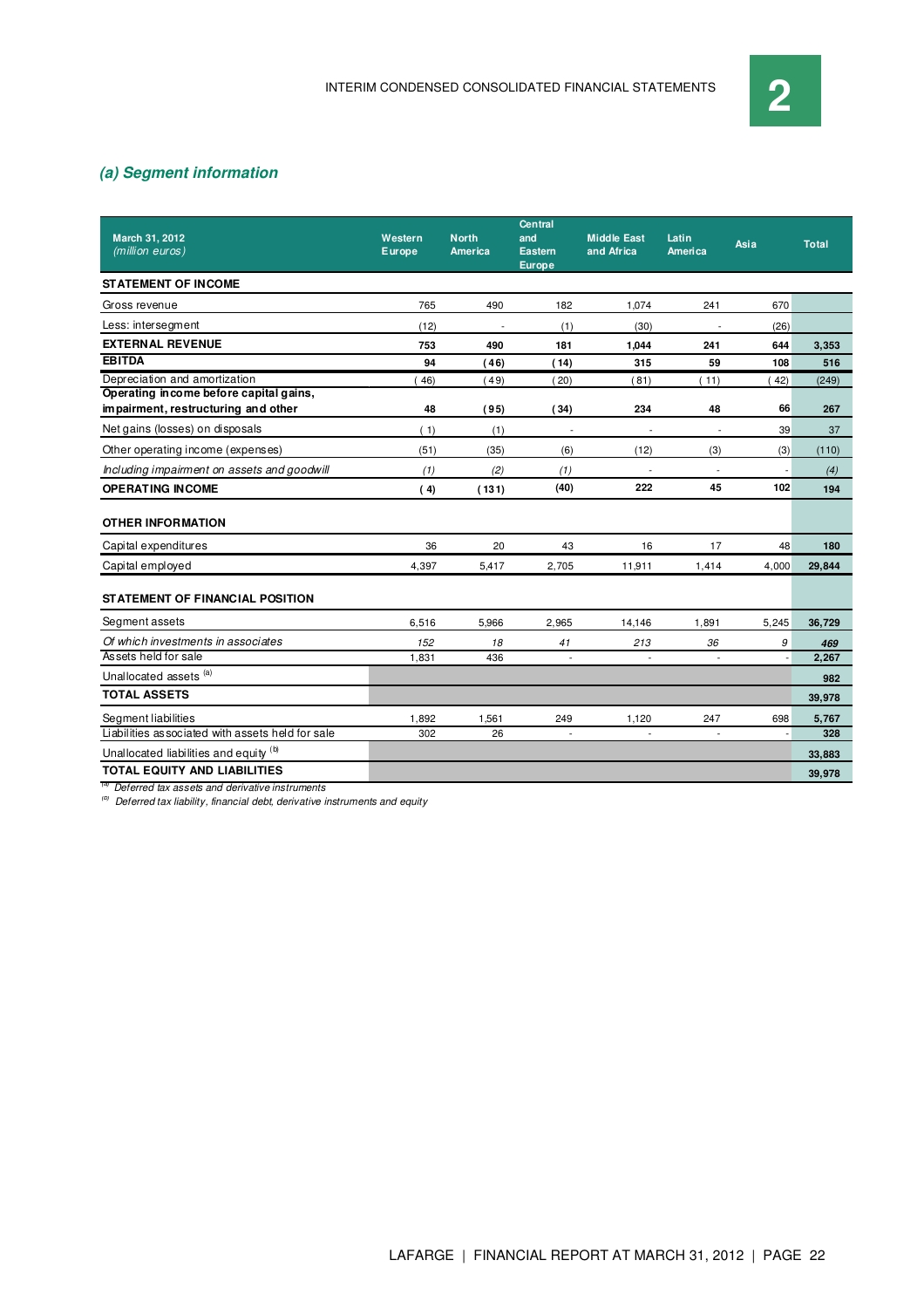

| March 31, 2011<br>(million euros)                 | <b>Western</b><br><b>Europe</b> | <b>North</b><br><b>America</b> | <b>Central and</b><br><b>Eastern</b><br><b>Europe</b> | <b>Middle East</b><br>and Africa | Latin<br><b>America</b> | Asia           | <b>Total</b> |
|---------------------------------------------------|---------------------------------|--------------------------------|-------------------------------------------------------|----------------------------------|-------------------------|----------------|--------------|
| <b>STATEMENT OF INCOME</b>                        |                                 |                                |                                                       |                                  |                         |                |              |
| Gross revenue                                     | 863                             | 436                            | 185                                                   | 1,005                            | 209                     | 594            |              |
| Less: intersegment                                | (19)                            | $\overline{\phantom{a}}$       | (6)                                                   | (30)                             | ÷                       | (31)           |              |
| <b>EXTERNAL REVENUE</b>                           | 844                             | 436                            | 179                                                   | 975                              | 209                     | 563            | 3,206        |
| <b>EBITDA</b>                                     | 151                             | (75)                           | (9)                                                   | 274                              | 53                      | 85             | 479          |
| Depreciation and amortization                     | 63)                             | (61)                           | (17)                                                  | (77)                             | (11)                    | (42)           | (271)        |
| Operating income before capital gains,            |                                 |                                |                                                       |                                  |                         |                |              |
| impairment, restructuring and other               | 88                              | (136)                          | (26)                                                  | 197                              | 42                      | 43             | 208          |
| Net gains (losses) on disposals                   | $\overline{c}$                  | $\overline{a}$                 | ÷                                                     | L,                               | $\overline{a}$          | 3              | 5            |
| Other operating income (expenses)                 | (19)                            | $\overline{\phantom{a}}$       | (4)                                                   | (5)                              | $\overline{a}$          | (4)            | (32)         |
| Including impairment on assets and goodwill       | (12)                            |                                | ÷,                                                    |                                  |                         | $\overline{a}$ | (12)         |
| <b>OPERATING INCOME</b>                           | 71                              | (136)                          | (30)                                                  | 192                              | 42                      | 42             | 181          |
| <b>OTHER INFORMATION</b>                          |                                 |                                |                                                       |                                  |                         |                |              |
| Capital expenditures                              | 48                              | 21                             | 39                                                    | 87                               | 1                       | 46             | 242          |
| Capital employed                                  | 5,048                           | 6,342                          | 2,438                                                 | 12,024                           | 1,488                   | 4,030          | 31,370       |
| <b>STATEMENT OF FINANCIAL POSITION</b>            |                                 |                                |                                                       |                                  |                         |                |              |
| Segment assets                                    | 7,384                           | 6,717                          | 2,677                                                 | 13,848                           | 2,233                   | 5,263          | 38,122       |
| Of which investments in associates                | 91                              | 16                             | 49                                                    | 171                              | 20                      | 60             | 406          |
| Assets held for sale                              | 1.688                           | $\overline{\phantom{a}}$       | $\overline{\phantom{a}}$                              | $\overline{a}$                   | $\overline{a}$          |                | 1,688        |
| Unallocated assets <sup>(a)</sup>                 |                                 |                                |                                                       |                                  |                         |                | 635          |
| <b>TOTAL ASSETS</b>                               |                                 |                                |                                                       |                                  |                         |                | 40,445       |
| Segment liabilities                               | 2.194                           | 1,158                          | 224                                                   | 1,093                            | 225                     | 706            | 5,600        |
| Liabilities as sociated with assets held for sale | 284                             | $\overline{\phantom{a}}$       | $\overline{\phantom{a}}$                              | $\overline{a}$                   |                         |                | 284          |
| Unallocated liabilities and equity (b)            |                                 |                                |                                                       |                                  |                         |                | 34,561       |
| <b>TOTAL EQUITY AND LIABILITIES</b>               |                                 |                                |                                                       |                                  |                         |                | 40,445       |

<sup>(a)</sup> Deferred tax assets and derivative instruments

 $(10)$  Deferred tax liability, financial debt, derivative instruments and equity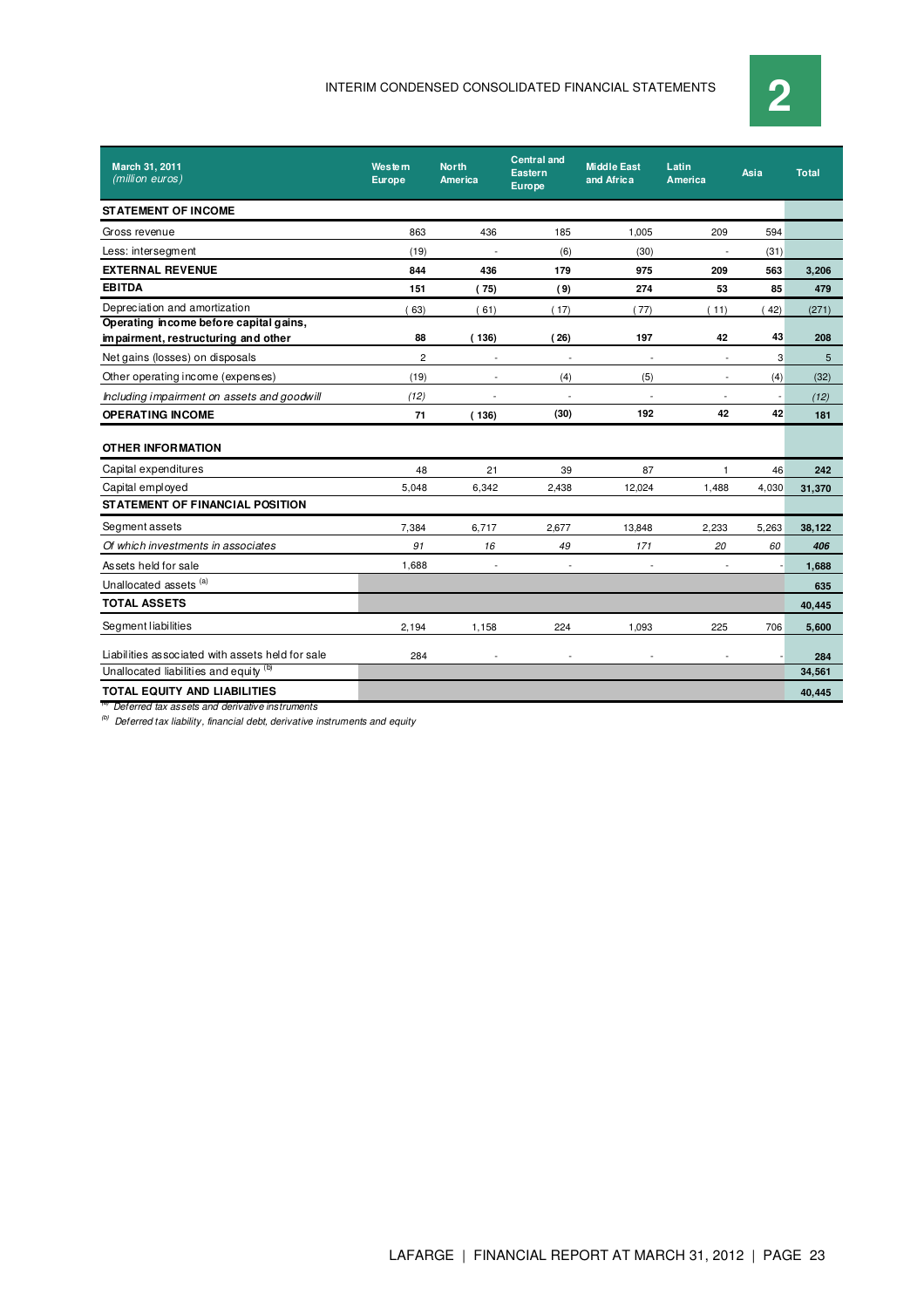

| December 31, 2011<br>(million euros)               | Western<br><b>Europe</b> | <b>North</b><br><b>America</b> | <b>Central and</b><br><b>Eastern</b><br><b>Europe</b> | <b>Middle East</b><br>and Africa | Latin<br><b>America</b>  | Asia  | <b>Total</b> |
|----------------------------------------------------|--------------------------|--------------------------------|-------------------------------------------------------|----------------------------------|--------------------------|-------|--------------|
| <b>STATEMENT OF INCOME</b>                         |                          |                                |                                                       |                                  |                          |       |              |
| Gross revenue                                      | 3.547                    | 3,110                          | 1.323                                                 | 4.200                            | 905                      | 2.510 |              |
| Less: intersegment                                 | (70)                     |                                | (30)                                                  | (108)                            | $\sim$                   | (103) |              |
| <b>EXTERNAL REVENUE</b>                            | 3.477                    | 3.110                          | 1.293                                                 | 4.092                            | 905                      | 2.407 | 15,284       |
| <b>EBITDA</b>                                      | 669                      | 431                            | 329                                                   | 1,131                            | 246                      | 411   | 3,217        |
| Depreciation and amortization                      | 213)                     | 235)                           | (73)                                                  | 311)                             | 42)                      | (164) | (1,038)      |
| Operating income before capital gains, impairment, |                          |                                |                                                       |                                  |                          |       |              |
| restructuring and other                            | 456                      | 196                            | 256                                                   | 820                              | 204                      | 247   | 2,179        |
| Net gains (losses) on disposals                    | 21                       | 27                             | $\sim$                                                |                                  | (1)                      | (2)   | 45           |
| Other operating income (expenses)                  | (314)                    | (18)                           | (15)                                                  | (173)                            | (9)                      | (12)  | (541)        |
| Including impairment on assets and goodwill        | 253)                     | (7)                            | (10)                                                  | (115)                            |                          | (3)   | (388)        |
| <b>OPERATING INCOME</b>                            | 163                      | 205                            | 241                                                   | 647                              | 194                      | 233   | 1,683        |
| <b>OTHER INFORMATION</b>                           |                          |                                |                                                       |                                  |                          |       |              |
| Capital expenditures                               | 218                      | 93                             | 158                                                   | 307                              | 56                       | 239   | 1,071        |
| Capital employed                                   | 4,432                    | 5,518                          | 2,524                                                 | 12,037                           | 1,377                    | 4,054 | 29,942       |
| <b>STATEMENT OF FINANCIAL POSITION</b>             |                          |                                |                                                       |                                  |                          |       |              |
| Segment assets                                     | 7.128                    | 6.135                          | 2.837                                                 | 14,224                           | 1.886                    | 5,369 | 37,579       |
| Of which investments in associates                 | 148                      | 18                             | 41                                                    | 288                              | 37                       | 72    | 604          |
| Assets held for sale                               | 1.762                    | 433                            | $\sim$                                                | ÷.                               | $\ddot{\phantom{1}}$     |       | 2,195        |
| Unallocated assets (a)                             |                          |                                |                                                       |                                  |                          |       | 945          |
| <b>TOTAL ASSETS</b>                                |                          |                                |                                                       |                                  |                          |       | 40,719       |
| Segment liabilities                                | 1,883                    | 1,685                          | 249                                                   | 1,125                            | 257                      | 736   | 5,935        |
| Liabilities associated with assets held for sale   | 337                      | 27                             | $\sim$                                                | $\overline{\phantom{a}}$         | $\overline{\phantom{a}}$ |       | 364          |
| Unallocated liabilities and equity (b)             |                          |                                |                                                       |                                  |                          |       | 34,420       |
| <b>TOTAL EQUITY AND LIABILITIES</b>                |                          |                                |                                                       |                                  |                          |       | 40,719       |

 $\overline{a}$  Deferred tax assets and derivative instruments

 $\overset{(b)}{=}$  Deferred tax liability, financial debt, derivative instruments and equity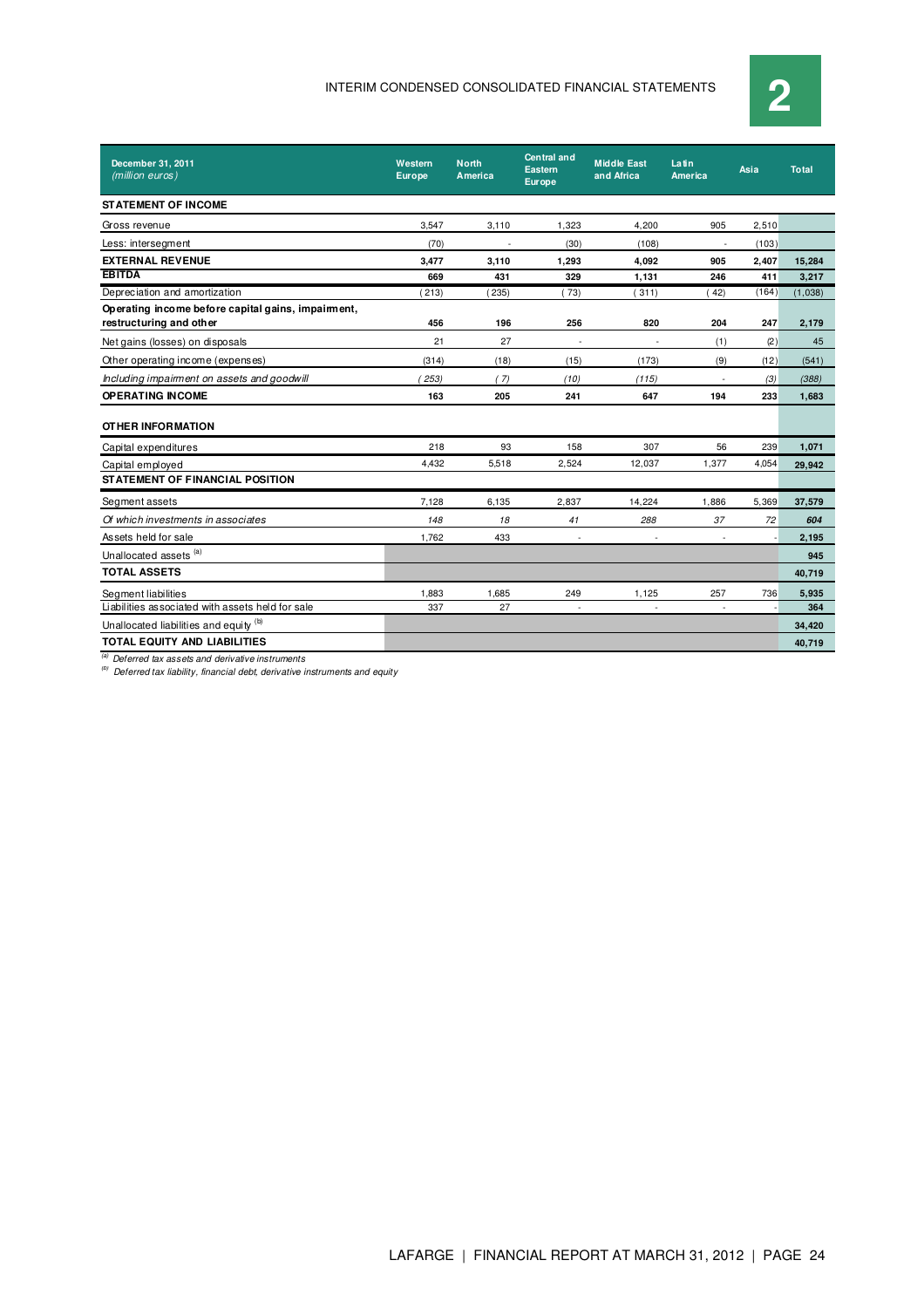

### **(b) Information by product line**

|                       |                       | Revenues from external customers |                   |                | Revenues from external customers |                      |
|-----------------------|-----------------------|----------------------------------|-------------------|----------------|----------------------------------|----------------------|
| (million euros)       | <b>March 31, 2012</b> | March 31, 2011                   | December 31, 2011 | March 31, 2012 | March 31, 2011                   | December 31.<br>2011 |
| Cement                | 2.308                 | 2,161                            | 9.975             | 2.448          | 2.300                            | 10,622               |
| Aggregates & Concrete | 1.025                 | 1.024                            | 5.227             | 1,028          | 1.026                            | 5,238                |
| Other products        | 20                    | 21                               | 82                | 20             | 20                               | 82                   |
| Eliminations          |                       |                                  |                   | (143)          | (140)                            | (658)                |
| Total                 | 3,353                 | 3.206                            | 15,284            | 3,353          | 3,206                            | 15,284               |

## **(c) Information by country**

|                                   | March 31, 2012                                |                                   | March 31, 2011                         |                                      | December 31, 2011                             |                               |
|-----------------------------------|-----------------------------------------------|-----------------------------------|----------------------------------------|--------------------------------------|-----------------------------------------------|-------------------------------|
|                                   | <b>Revenues from</b><br>external<br>customers | Non-current<br>segment<br>assets* | Revenues from<br>external<br>customers | <b>Non-current</b><br>segment assets | <b>Revenues from</b><br>external<br>customers | Non-current<br>segment assets |
| (million euros)                   |                                               |                                   |                                        |                                      |                                               |                               |
| <b>Western Europe</b>             | 753                                           | 4390                              | 844                                    | 5167                                 | 3 4 7 7                                       | 4 4 2 2                       |
| Of which:                         |                                               |                                   |                                        |                                      |                                               |                               |
| France                            | 446                                           | 2245                              | 479                                    | 2417                                 | 2 193                                         | 2 2 5 6                       |
| <b>United Kingdom</b>             | 202                                           |                                   | 205                                    | 60                                   | 935                                           |                               |
| <b>North America</b>              | 490                                           | 4975                              | 436                                    | 5755                                 | 3 1 1 0                                       | 5 1 4 9                       |
| Of which:                         |                                               |                                   |                                        |                                      |                                               |                               |
| United States **                  | 249                                           | 1906                              | 198                                    | 2305                                 | 1 4 7 1                                       | 1 9 9 8                       |
| Canada**                          | 289                                           | 892                               | 238                                    | 866                                  | 1 763                                         | 914                           |
| <b>Central and Eastern Europe</b> | 181                                           | 2522                              | 179                                    | 2 2 6 7                              | 1 293                                         | 2 4 6 5                       |
| <b>Middle East and Africa</b>     | 1044                                          | 11810                             | 975                                    | 12042                                | 4 0 9 2                                       | 12 070                        |
| Of which:                         |                                               |                                   |                                        |                                      |                                               |                               |
| Egypt                             | 127                                           | 2628                              | 130                                    | 2532                                 | 481                                           | 2 7 2 9                       |
| Algeria                           | 130                                           | 3182                              | 129                                    | 3086                                 | 518                                           | 3 0 5 9                       |
| <b>Latin America</b>              | 241                                           | 1395                              | 209                                    | 1434                                 | 905                                           | 1 403                         |
| Of which:                         |                                               |                                   |                                        |                                      |                                               |                               |
| <b>Brazil</b>                     | 169                                           | 989                               | 147                                    | 1028                                 | 658                                           | 993                           |
| Asia                              | 644                                           | 3869                              | 563                                    | 3931                                 | 2 4 0 7                                       | 3 9 9 1                       |
| Total                             | 3353                                          | 28 96 1                           | 3 206                                  | 30596                                | 15 284                                        | 29 4 99                       |

*\* The decrease in non current segment assets (including goodwill, intangible assets, property, plant and equipment and investments in associates) relates to the reclassification as "Assets held for sale" of the items mentioned in Note 3.2 "Discontinued operations and assets held for sale"*

*\*\* Non-current assets excluding goodwill*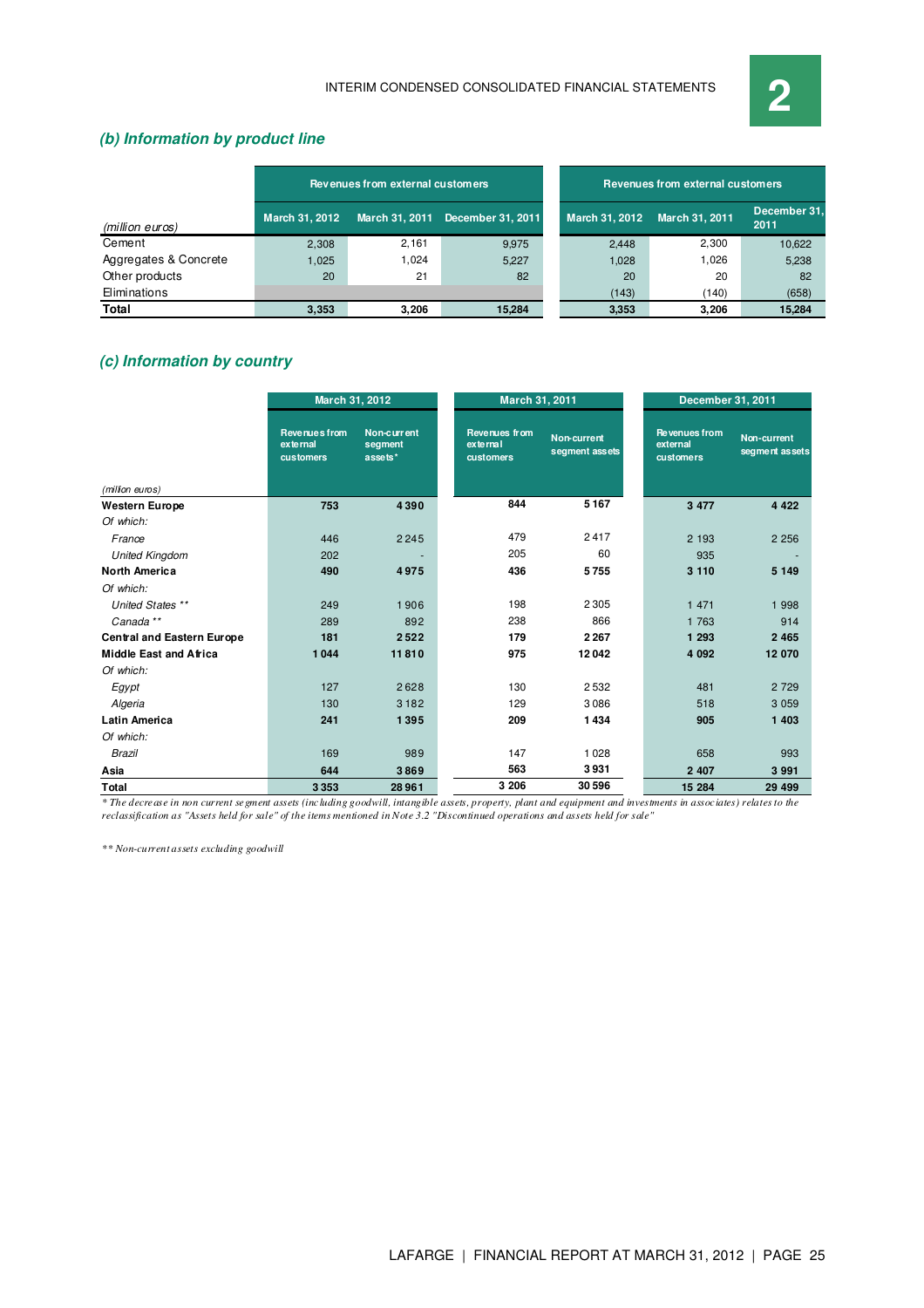

## **Note 5. Earnings per share**

The computation and reconciliation of basic and diluted earnings per share from continuing operations for the periods ended March 31, 2012, March 31, 2011 and December 31, 2011 are as follows:

|                                                               | 3 months |         | December 31. |
|---------------------------------------------------------------|----------|---------|--------------|
|                                                               | 2012     | 2011    | 2011         |
| Numerator (in million euros)                                  |          |         |              |
| Net income attributable to owners of the parent company       | (44)     | (29)    | 593          |
| Of which net income from continuing operations                | (47)     | (39)    | 103          |
| Denominator (in thousands of shares)                          |          |         |              |
| Weighted average number of shares outstanding                 | 287028   | 286 101 | 286 514      |
| Total potential dilutive shares                               | 1 1 2 1  | 230     | 801          |
| Weighted average number of shares outstanding - fully diluted | 288 149  | 286 331 | 287 315      |
| Basic earnings per share (euros)                              | (0, 15)  | (0, 10) | 2,07         |
| Diluted earnings per share (euros)                            | (0, 15)  | (0, 10) | 2,06         |
| Basic earnings per share from continuing operations (euros)   | (0, 16)  | (0, 13) | 0,36         |
| Diluted earnings per share from continuing operations (euros) | (0, 16)  | (0, 13) | 0,35         |

## **Note 6. Debt**

The debt split is as follows:

|                                                                                                          | At March 31, |        | At December 31. |  |
|----------------------------------------------------------------------------------------------------------|--------------|--------|-----------------|--|
| (million euros)                                                                                          | 2012         | 2011   | 2011            |  |
| Long-term debt excluding put options on shares of subsidiaries                                           | 12,002       | 13,328 | 12,216          |  |
| Put options on shares of subsidiaries, long-term                                                         | 49           | 63     | 50              |  |
| Long-term debt                                                                                           | 12,051       | 13,391 | 12,266          |  |
| Short-term debt and current portion of long-term debt excluding put options on shares of<br>subsidiaries | 2,839        | 2,943  | 2,842           |  |
| Put options on shares of subsidiaries, short-term                                                        | 85           | 154    | 98              |  |
| Short-term debt and current portion of long-term debt                                                    | 2,924        | 3,097  | 2,940           |  |
| Total debt excluding put options on shares of subsidiaries                                               | 14,841       | 16.271 | 15,058          |  |
| Total put options on shares of subsidiaries                                                              | 134          | 217    | 148             |  |
| <b>Total debt</b>                                                                                        | 14.975       | 16,488 | 15,206          |  |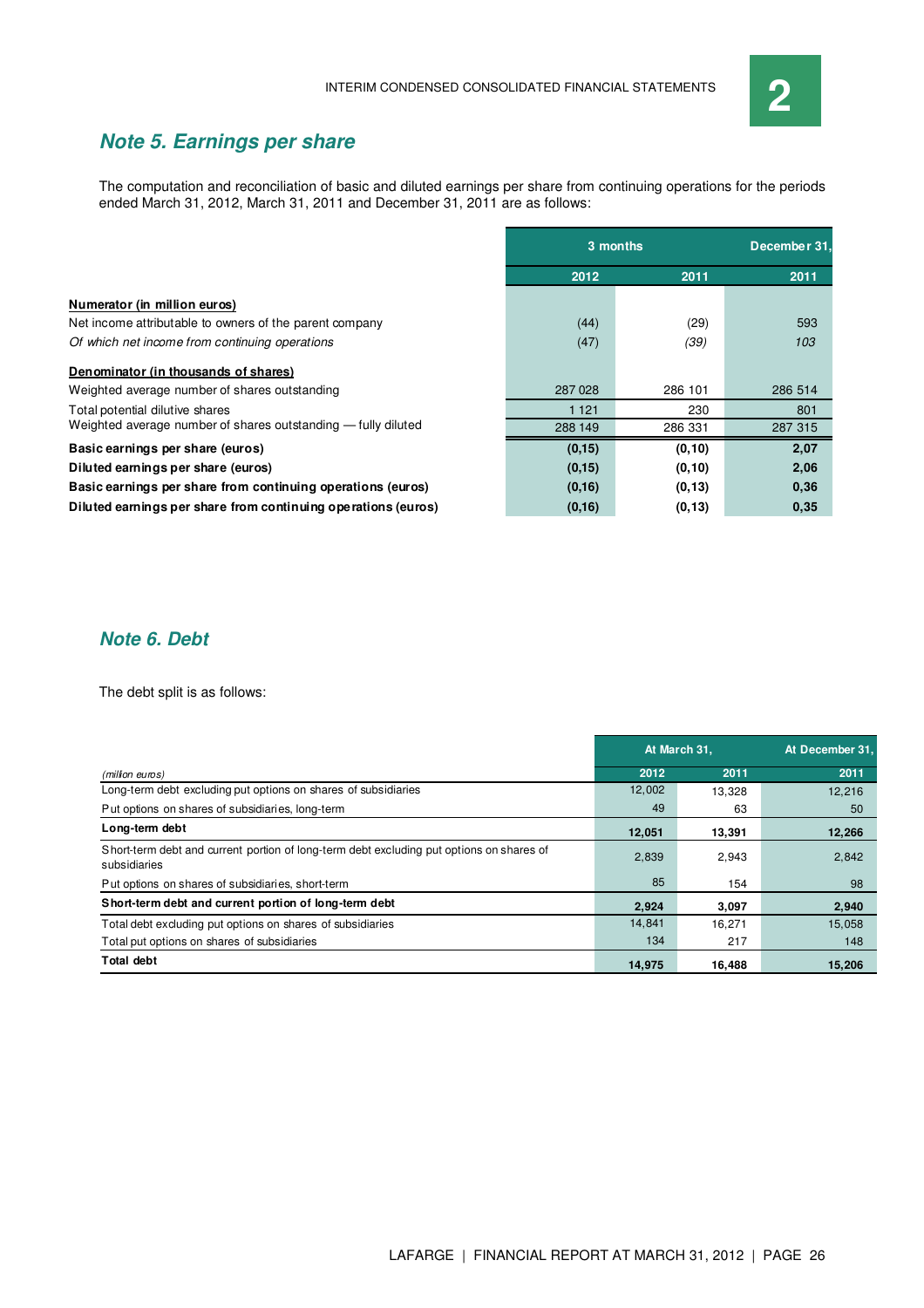Analysis of debt excluding put options on shares of subsidiaries by maturity:

|                                                       | At March 31. |        | At December 31. |
|-------------------------------------------------------|--------------|--------|-----------------|
| (million euros)                                       | 2012         | 2011   | 2011            |
| Repayable in more than five years                     | 4,836        | 6,126  | 4,869           |
| Repayable between one and five years                  | 7,166        | 7,202  | 7,347           |
| Long-term debt                                        | 12,002       | 13,328 | 12,216          |
| Repayable between six months and one year             | 1,832        | 623    | 1,627           |
| Repayable in less than six months                     | 1,007        | 2,320  | 1,215           |
| Short-term debt and current portion of long-term debt | 2,839        | 2,943  | 2,842           |
| <b>Total debt</b>                                     | 14,841       | 16,271 | 15,058          |

As of March 31, 2012, 69 million euros of short-term debt have been classified as long-term based upon the Group's ability to refinance these obligations on a medium and long-term basis through its committed credit facilities.

This short-term debt that the Group can refinance on a medium and long-term basis through its committed credit facilities is classified in the statement of financial position under the section "Long-term debt". The net variation of this short-term debt is shown in the statement of cash flows in "Proceeds from issuance of long-term debt" when it is positive, and in "Repayment of long-term debt" when it is negative. At March 31, 2012, the net variation of this debt amounted to an increase of 12 million euros (compared to a decrease of 325 million euros at March 31, 2011 and a decrease of 667 million euros at December 31, 2011).

The syndicated credit facility signed in 2004 for a 5-year term and an initial amount of 1,850 million euros, has been amended several times successfully. Through the last amendment of March 19, 2012, the amount was reduced to 1,235 million euros and the maturity extended to July 28, 2015 for 1,200 million euros. This syndicated credit facility contains an optional exit mechanism, on an individual basis, if the consolidated net debt to EBITDA ratio is higher than 4.75. Such an event would not be considered an event of default and would have no impact on the status of the Group's other financing arrangements.

#### **Interest rate**

The average spot interest rate of the gross debt after swaps, as at March 31, 2012, is 6.3% (5.6% as of March 31, 2011 and 6.2% as of December 31, 2011).

The average interest rate of the net debt after swaps (gross debt minus cash and cash equivalents) is 7.2% for the first quarter 2012 compared to 6.2% in the first quarter 2011 and 6.3% for the year 2011.

#### **Securitization program**

The Group entered into multi-year securitization agreements with respect to trade receivables as described in the Note 17 of the Group consolidated financial statements of the 2011 Registration Document.

Under these programs, some of the French, North American, British and Spanish subsidiaries agree to sell trade receivables. These trade receivables sold remain on the statement of financial position and totaled 434 million euros as of March 31, 2012 (649 million euros as of March 31, 2011 and 537 million euros as of December 31, 2011).

The current portion of debt financing received from these programs includes 322 million euros as of March 31, 2012 (516 million euros as of March 31, 2011 and 404 million euros as of December 31, 2011).

The European securitization agreements are guaranteed by subordinated deposits and units totaling 112 million euros as of March 31, 2012 (133 million euros as of March 31, 2011 and 133 million euros as of December 31, 2011).

#### **Put options on shares of subsidiaries**

As part of the acquisition process of certain entities, the Group has granted third party shareholders the option to require the Group to purchase their shares at predetermined conditions. These shareholders are either international institutions, such as the European Bank for Reconstruction and Development, or private investors, which are essentially financial or industrial investors or former shareholders of the acquired entities. Assuming that all of these options were exercised, the purchase price to be paid by the Group, including debt and cash acquired, would amount to 149 million euros as of March 31, 2012 (162 million euros as of December 31, 2011).

Out of the outstanding put options as of March 31, 2012, 100 million euros can be currently exercised. A portion of the remaining 49 million euros can be exercised starting in 2014 and the remaining starting in 2015.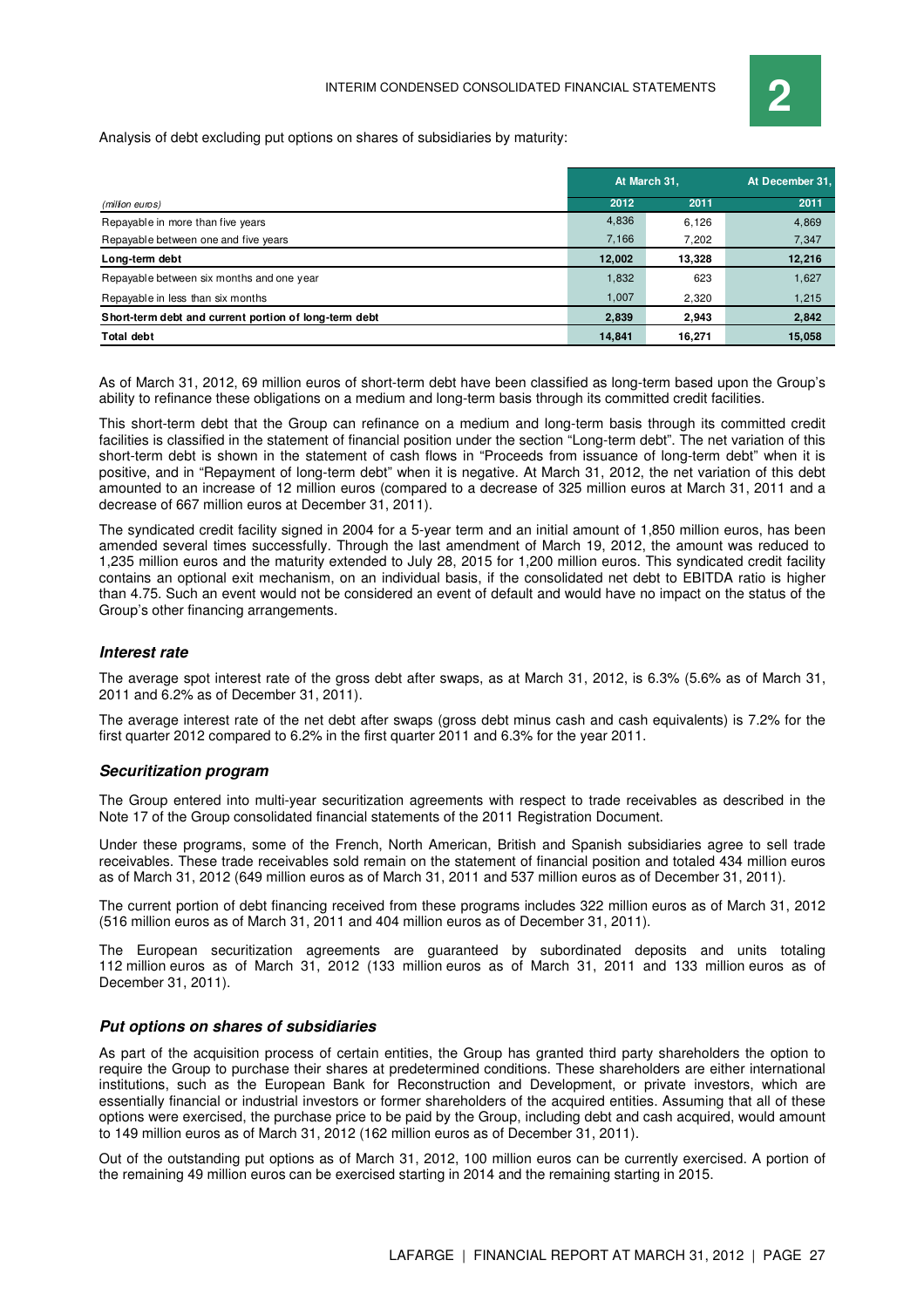

Put options granted to non controlling interests of subsidiaries are classified as debt of the Group. Out of the total options granted by the Group, the options granted to non controlling interests amounted to 134 million euros and 148 million euros as of March 31, 2012 and December 31, 2011, respectively, the remaining options were granted on shares of joint ventures.

The goodwill resulting from put options granted to non controlling interests amounts to 60 million euros and 71 million euros as of March 31, 2012 and December 31, 2011, respectively.

## **Note 7. Equity**

#### **(a) Dividends**

The following table indicates the dividend amount per share the Group paid for the year 2010 as well as the dividend amount per share for 2011 proposed by our Board of Directors for approval at the Annual General Meeting of shareholders to be held on May 15, 2012.

| (euros, except otherwise indicated) | $2011*$  | 2010 |
|-------------------------------------|----------|------|
| Total dividend (million euros)      | $145***$ | 288  |
| Base dividend per share             | 0.50     | 1.00 |
| Increased dividend per share        | 0.55     | 1.10 |

\* Proposed dividend. As this dividend is subject to approval by shareholders at the Annual General Meeting, it has not been included as a liability in these financial statements as at March 31, 2012.

\*\* Based on an estimation of the number of shares eligible for dividends of 287,014,070 shares.

#### **(b) Other comprehensive income – part attributable to the owners of the parent company**

The roll forward for the period of other comprehensive income, for the part attributable to the owners of the parent company, is as follows:

|                                                               | December 31.<br>2011 | Gains/(losses)<br>arising during the<br>period | <b>Recycling to</b><br>income<br>statement | March 31, 2012 |
|---------------------------------------------------------------|----------------------|------------------------------------------------|--------------------------------------------|----------------|
| Available-for-sale financial assets                           | 21                   |                                                |                                            | 21             |
| Gross value                                                   | 31                   |                                                |                                            | 31             |
| Deferred taxes                                                | (10)                 | $\overline{a}$                                 |                                            | (10)           |
| Cash flow hedge instruments                                   | (29)                 | 2                                              |                                            | (27)           |
| Gross value                                                   | (41)                 | 3                                              |                                            | (38)           |
| Deferred taxes                                                | 12                   | (1)                                            |                                            | 11             |
| Actuarial gains/(losses)                                      | (743)                | (22)                                           |                                            | (765)          |
| Gross value                                                   | (1,070)              | (24)                                           |                                            | (1,094)        |
| Deferred taxes                                                | 327                  | 2                                              |                                            | 329            |
| <b>Total Other reserves</b>                                   | (751)                | (20)                                           |                                            | (771)          |
|                                                               |                      |                                                |                                            |                |
| Total Foreign currency translation                            | (280)                | (162)                                          | $\boldsymbol{\beta}$                       | (451)          |
|                                                               |                      |                                                |                                            |                |
| Total Other comprehensive income/(loss), net<br>of income tax | (1,031)              | (182)                                          | $\boldsymbol{\beta}$                       | (1, 222)       |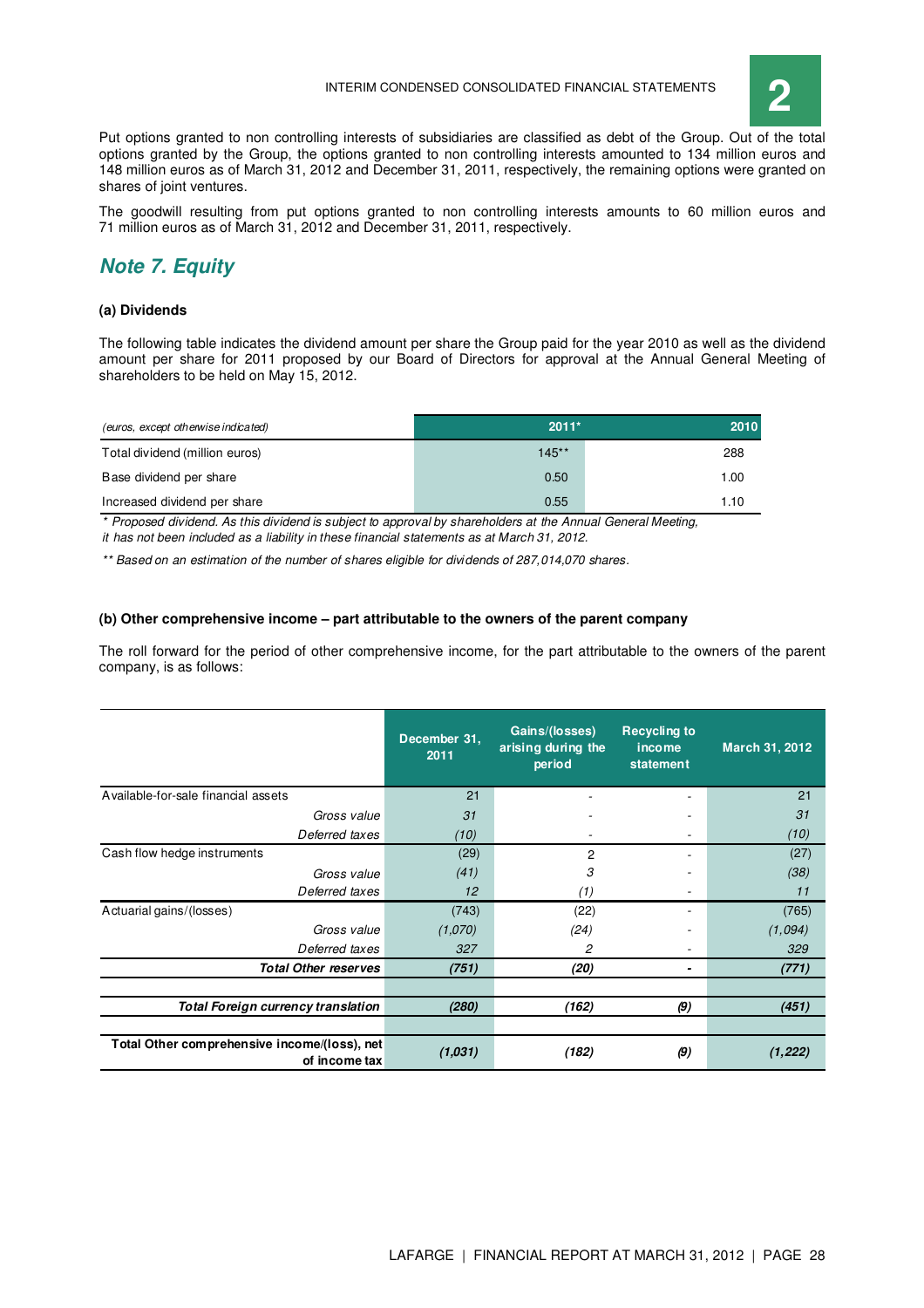## **Note 8. Legal and arbitration proceedings**

In the ordinary course of its business, Lafarge is involved in a certain number of judicial and arbitral proceedings. Lafarge is also subject to certain claims and lawsuits which fall outside the scope of the ordinary course of its business, the most significant of which are summarized below.

The amount of provisions made is based on Lafarge's assessment of the level of risk on a case-by-case basis and depends on its assessment of the basis for the claims, the stage of the proceedings and the arguments in its defense, it being specified that the occurrence of events during proceedings may lead to a reappraisal of the risk at any moment.

#### **Competition**

**Germany – Cement:** Following investigations on the German cement market, the German competition authority, the Bundeskartellamt, announced on April 14, 2003, that it was imposing fines on the major German cement companies, including one in the amount of 86 million euros on Lafarge Zement, our German cement subsidiary for anticompetitive practices in Germany. Considering that the amount of the fine was disproportionate in light of the actual facts, Lafarge Zement has brought the case before the Higher Regional Court, the Oberlandesgericht, in Düsseldorf. Moreover, on August 15, 2007, Lafarge Zement partially withdrew its appeal. Consequently Lafarge Zement paid an amount of 16 million euros on November 2, 2007 and reduced the related provision of the same amount.

Finally, the Court's decision related to the remaining part of the appeal has been given on June 26, 2009, exempting Lafarge Zement partly and reducing the remaining fine very significantly to 24 million euros. Lafarge Zement has appealed to the Supreme Court on the basis of legal grounds. The decision of the Supreme Court should be given in 2012.

Assessment on the merits of a potential civil action brought by third parties to obtain damages may depend on the outcome of the above mentioned procedure. There has been no significant development on this potential civil action at this stage further to the decision of the Düsseldorf Appeal Court.

The global provision in connection with this case amounts to 24 million euros as of March 31, 2012.

**South Africa – Cement:** In South Africa, an inquiry by cement players was opened by the competition authorities in 2009 regarding possible infringements to competition rules. Our subsidiary Lafarge industries South Africa (Proprietary) Ltd cooperated with the South African authority ("Authority") during the course of the procedure. In 2009 and in November 2011 some competitors agreed having had anticompetitive behaviors during the previous years and signed agreements with the Authority to cease the proceedings. Our subsidiary also decided to enter into a settlement agreement with the Authority to cease the proceedings. Further to negotiation, a settlement was reached on March 6, 2012, with our subsidiary agreeing to pay an amount of 15 million euros within 6 months as from the date of settlement in consideration for termination of the proceedings.

Also on competition matters, there are three industry-wide inquiries which do not constitute judicial proceedings and for which no provision has been recorded:

**Europe – Cement:** In November 2008, the major European cement players, including Lafarge, were investigated by the European Commission for alleged anti-competitive practices. By a letter dated December 6, 2010, the Commission notified the parties of the opening of an official investigation (which do not however constitute a statement of objection), while reminding them that at that stage, it did not have conclusive evidence of anticompetitive practices. The alleged offences, which will be the subject of the detailed investigation, involve any possible restrictions of commercial trade in or upon entry to the EEA, market sharing, and coordination of prices on the cement and related markets (concrete, aggregates). In the case of Lafarge, seven (7) countries are quoted: France, the United Kingdom, Germany, Spain, the Czech Republic, Greece and Austria. The Commission's investigation is ongoing and Lafarge is answering to its various requests for information. In November 2011, further to the answer by Lafarge of the last questionnaire received, the Commission notified Lafarge an injunction to waive any reserve to the answer and provide any further information deemed necessary to complete its investigation, under the threat of a penalty. Lafarge promptly complied with this new request for information and lodged a lawsuit before the EU General Court with a view to obtaining the annulment of such injunction decision. The completion date of this investigation is unknown and no conclusion can be drawn at this stage.

**United Kingdom (UK) – Cement:** On January, 18, 2012, the UK Office of Fair Trading (OFT) announced that it had referred the aggregates, cement and ready-mixed concrete markets (the "Industry") in the UK to the Competition Commission for an in-depth sector investigation. The OFT believes that it has reasonable grounds to suspect that competition problems may exist due to the existing market structure in the UK, and considers that the Industry displays a number of features which may potentially adversely affect the way competition operates in the UK. As a result, the UK Competition Commission will conduct an in-depth sector investigation into competition in relation to the supply of those products, and decide whether or not any structural and/or behavioural remedies will be required. Our UK subsidiaries will continue to fully cooperate with the UK Competition Commission, which is expected to conclude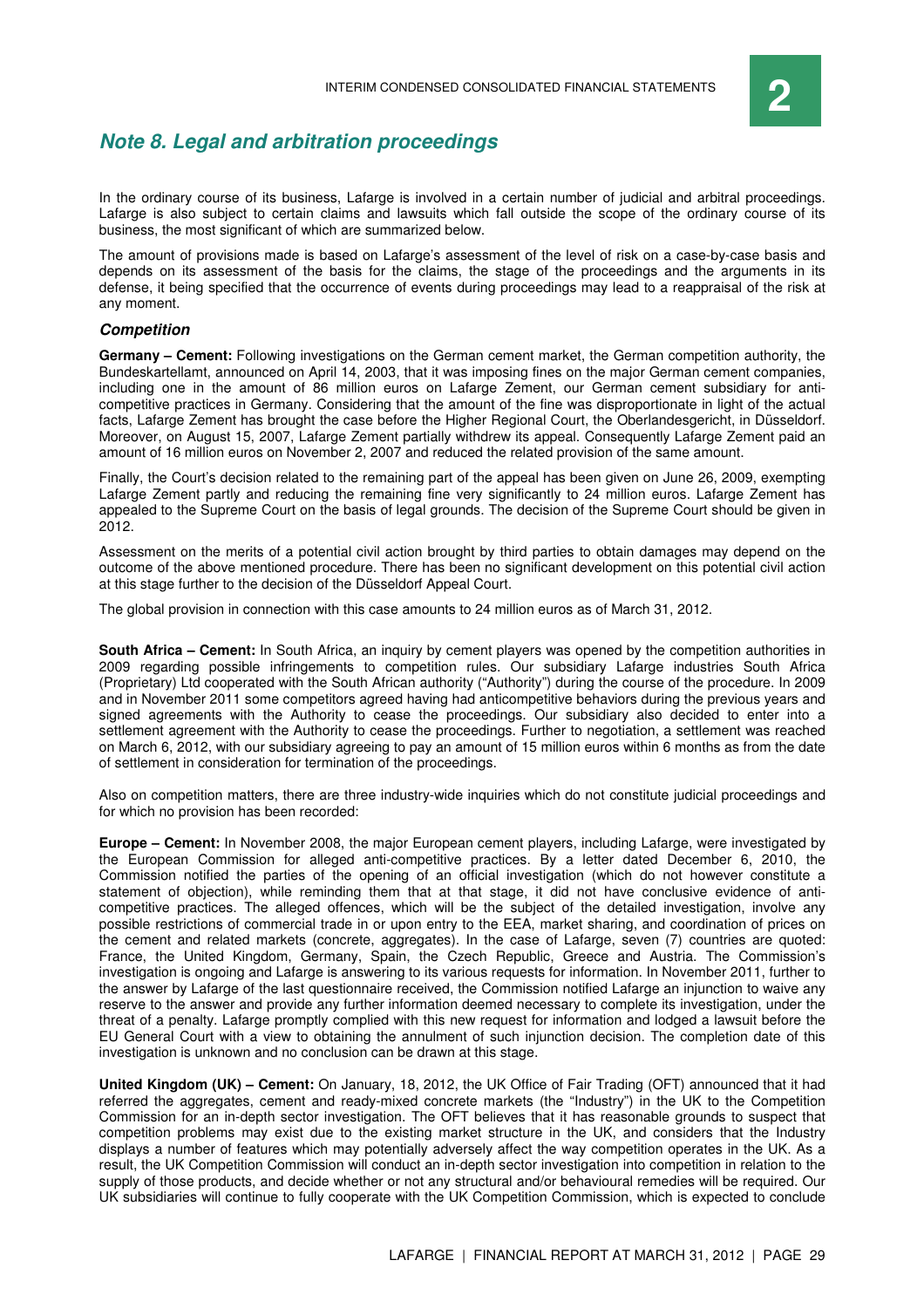

its investigation in the coming years (late 2013 or early 2014). At this stage, we cannot assess the potential consequences of this investigation.

**India – Cement:** An investigation started in 2011 against the major players of the cement Indian market, including our subsidiary Lafarge India PVT Ltd. This investigation which was initiated by the Director General of the Competition Commission of India ("CCI") concludes to the existence of anticompetitive behaviours in India. Lafarge India PVT Ltd., which is the less significant player in terms of market share among the implicated companies, vigorously defends itself against these allegations essentially based on economic speculations. Hearings took place before the CCI in February 2012, and a decision is expected in 2012. No conclusion on the outcome of this procedure can be drawn at this stage.

#### **Other proceedings**

**United States of America – Hurricane Katrina:** In late 2005, several class action and individual lawsuits were filed in the United States District Court for the Eastern District of Louisiana. In their Complaints, plaintiffs allege that our subsidiary, Lafarge North America Inc., and/or several other defendants including the federal government, are liable for death, bodily and personal injury and property and environmental damage to people and property in and around New Orleans, Louisiana. Some of the referenced complaints claim that these damages resulted from a barge under contract to Lafarge North America Inc. that allegedly breached the Inner Harbor Navigational Canal levee in New Orleans during or after Hurricane Katrina. On May 21, 2009, the Court denied plaintiffs' Motion for Class Certification.

The Judge trial involving the first few plaintiffs commenced in late June, 2010 and briefing to the Court closed in October. In a ruling dated January 20, 2011, the Judge ruled in favor of our subsidiary, Lafarge North America Inc. These plaintiffs filed a Notice of Appeal, but then withdrew it. Our subsidiary then filed a Motion for Summary Judgment against all the remaining plaintiffs' cases filed in Federal Court. A Hearing was held by the Court in October 2011 and a decision was handed down by the Court on March 20, 2012 granting Summary Judgment in Lafarge North America Inc's favour. Plaintiffs have now filed a Notice of Appeal of the Court's decision. A new case was filed in Louisiana State Court against Lafarge North America Inc by the Parish of Saint Bernard on September 16, 2011. Our subsidiary has moved to remove the case to Federal Court before the same Judge who heard all the previous claims against Lafarge North America Inc. and this Motion was recently granted.

Lafarge North America Inc. vigorously defends itself in all these ongoing actions. Lafarge North America Inc. believes that the claims against it are without merit and that these matters will not have a materially adverse effect on its financial condition.

**India / Bangladesh:** The Group holds, jointly with Cementos Molins, 59% of Lafarge Surma Cement which is operating a cement plant in Bangladesh. This cement plant is supplied by its Indian affiliate with limestone extracted from a quarry in the Meghalaya region of India. At a hearing on February 5 , 2010, the Supreme Court of India decided to suspend the mining activities of the quarry, due to the fact that its location is today regarded as a forest area, making it necessary to obtain a new mining permit. By a favourable decision dated July 6, 2011, the Supreme Court has declared to see no reason to interfere with the past decisions of the Ministry of Environment and Forest granting the clearances to our subsidiary during the course of the project (including site clearance dated June 1999, Environmental Impact Assessment clearance dated August 2001 and revised in April 2010 and the Stage 1 Forest Clearance dated April 2010). Accordingly the Court decides to stand vacated its interim order dated February 5, 2010 suspending the mining activities of our subsidiary and to allow the application filed by our subsidiary to obtain a new clearance from the Ministry of Environment and Forest. Further to this decision, and pending to the granting of a Stage 2 Forest Clearance for which the procedures were continuing before the Ministry of Environment and Forest, by a letter dated August 5, 2011 the State Government of Meghalaya allowed our Indian subsidiary to immediately restart its mining activities in the already broken-up area of the quarry. Therefore, Lafarge Surma Cement had restarted in a normal way the operations of its cement plant, thanks to the supply of limestone extracted from this area of its Indian affiliate's quarry. The new mining permit has been obtained by Lafarge Surma Cement from the Ministry of Environment and Forest (MOEF) on February 29, 2012 and Lafarge Surma Cement is operating in a normal way.

In connection with disposals made in the past years, Lafarge and its subsidiaries provided customary warranties notably related to accounting, tax, employees, product quality, litigation, competition, and environmental matters. Lafarge and its subsidiaries received or may receive in the future notice of claims arising from said warranties. In view of the current analysis, it is globally concluded that no significant provision has to be recognized in relation to such claims and disposals.

Finally, certain Group subsidiaries have litigation and claims pending in the normal course of business. The resolution of these matters should not have any significant effect on the Company's and/or the Group's financial position, results of operations and cash flows. To the Company's knowledge, there are no other governmental, legal or arbitration proceedings which may have or have had in the recent past significant effects on the Company and/or the Group's financial position or profitability.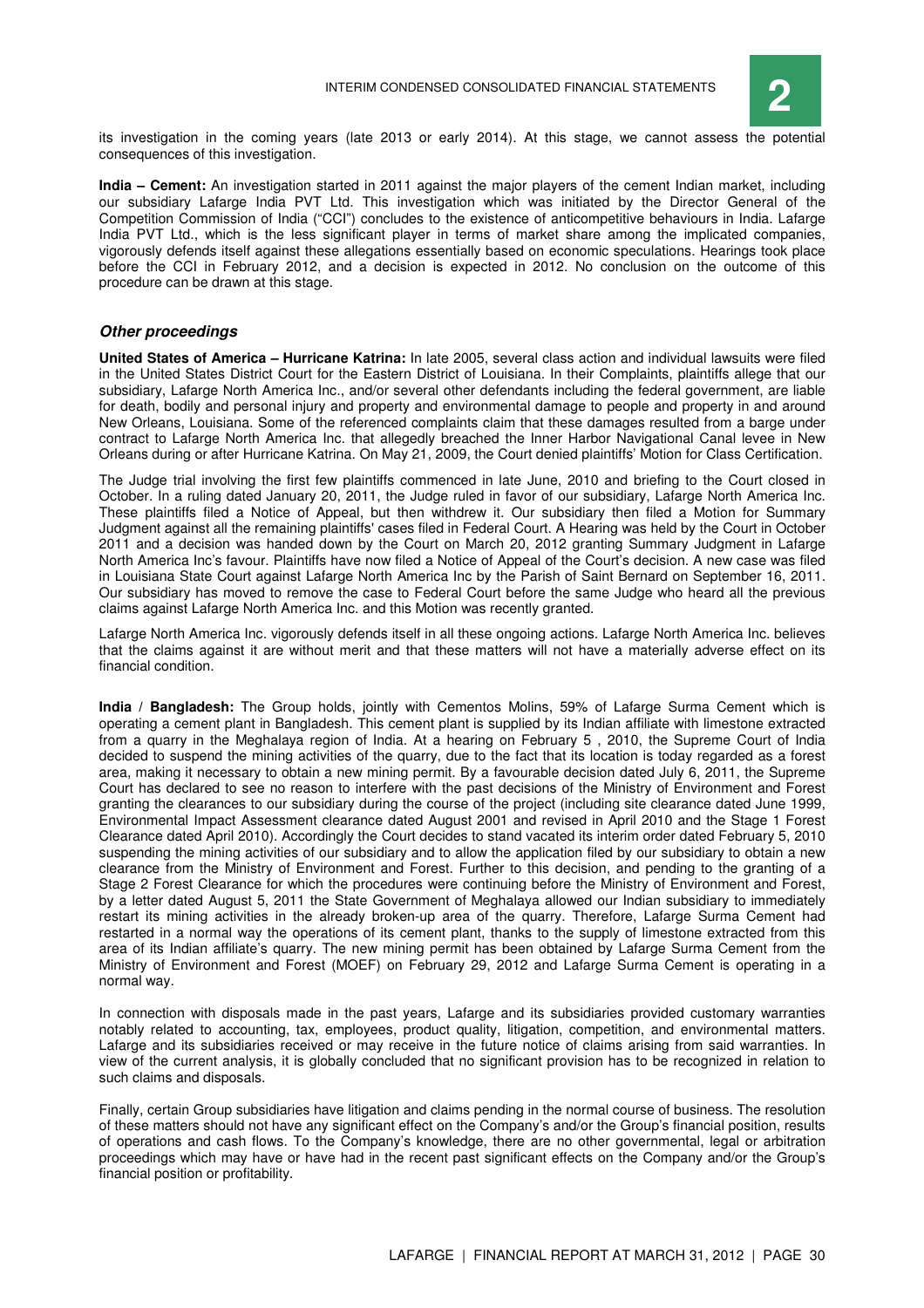

## **Note 9. Transactions with related parties**

During the period, Lafarge has recognized a receivable for an amount of 60 million euros as of March 31, 2012 related to warranties granted by Orascom Construction Industries<sup>5</sup> (OCI) to compensate a loss of an equivalent amount recorded during the quarter. This receivable is recoverable under an indemnity to be received from OCI.

## **Note 10. Subsequent events**

See Note 3.2.2 Agreement between Lafarge and Anglo American.

 $\overline{a}$ 

 $<sup>5</sup>$  Related to the Orascom acquisition (agreement dated December 9, 2007)</sup>